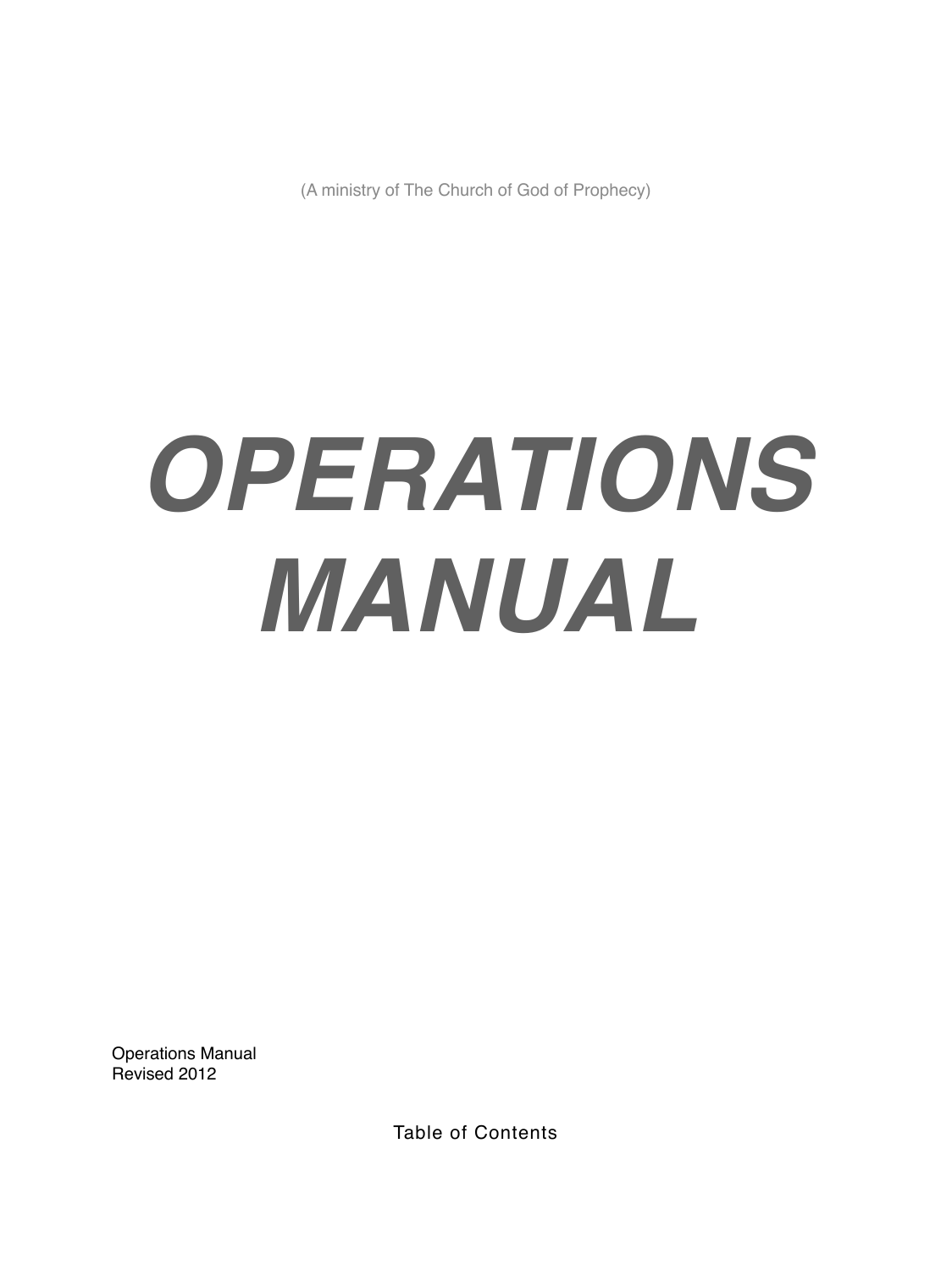| <b>Organizational Chart</b><br><b>OTAP</b>   | 5  | 3  |
|----------------------------------------------|----|----|
|                                              |    |    |
| <b>Mission</b>                               | 4  |    |
| <b>Principles</b>                            | 6  |    |
| <b>Emergency Procedures</b>                  | 8  |    |
| Fire                                         | 8  |    |
| <b>Medical Emergency</b>                     | 9  |    |
| <b>Severe Weather</b>                        | 9  |    |
| Lost Camper                                  | 10 |    |
| <b>Bomb Threat</b>                           | 10 |    |
| Pool Emergency                               | 10 |    |
|                                              |    |    |
| Pool Usage Policy                            | 11 |    |
| <b>General Policy - Summer Camps</b>         | 13 |    |
| <b>Staff Job Descriptions / Duties</b>       | 16 |    |
| Deans                                        |    | 17 |
| <b>Nurse</b>                                 | 19 |    |
| Secretary                                    | 18 |    |
| Evangelist / Evening Speaker<br>20           |    |    |
| Evening Program Director / Worship Leader    |    | 20 |
| Camp Teacher                                 |    | 21 |
| <b>Recreation / Fun Time Directors</b>       | 22 |    |
| Camp Workers / Helpers                       | 23 |    |
| <b>Snack Shack</b>                           | 23 |    |
| <b>Cabin Leaders</b>                         |    | 23 |
| Lifeguard                                    | 25 |    |
| Social Media / Photographer                  | 26 |    |
|                                              |    |    |
| <b>Staff Training</b>                        | 27 |    |
| <b>Guidelines Regarding Child Abuse</b>      |    | 28 |
|                                              |    |    |
| <b>Registration Procedure - Summer Camps</b> |    | 31 |
| <b>Visitor Policy</b>                        | 32 |    |
| <b>Budget</b>                                |    | 33 |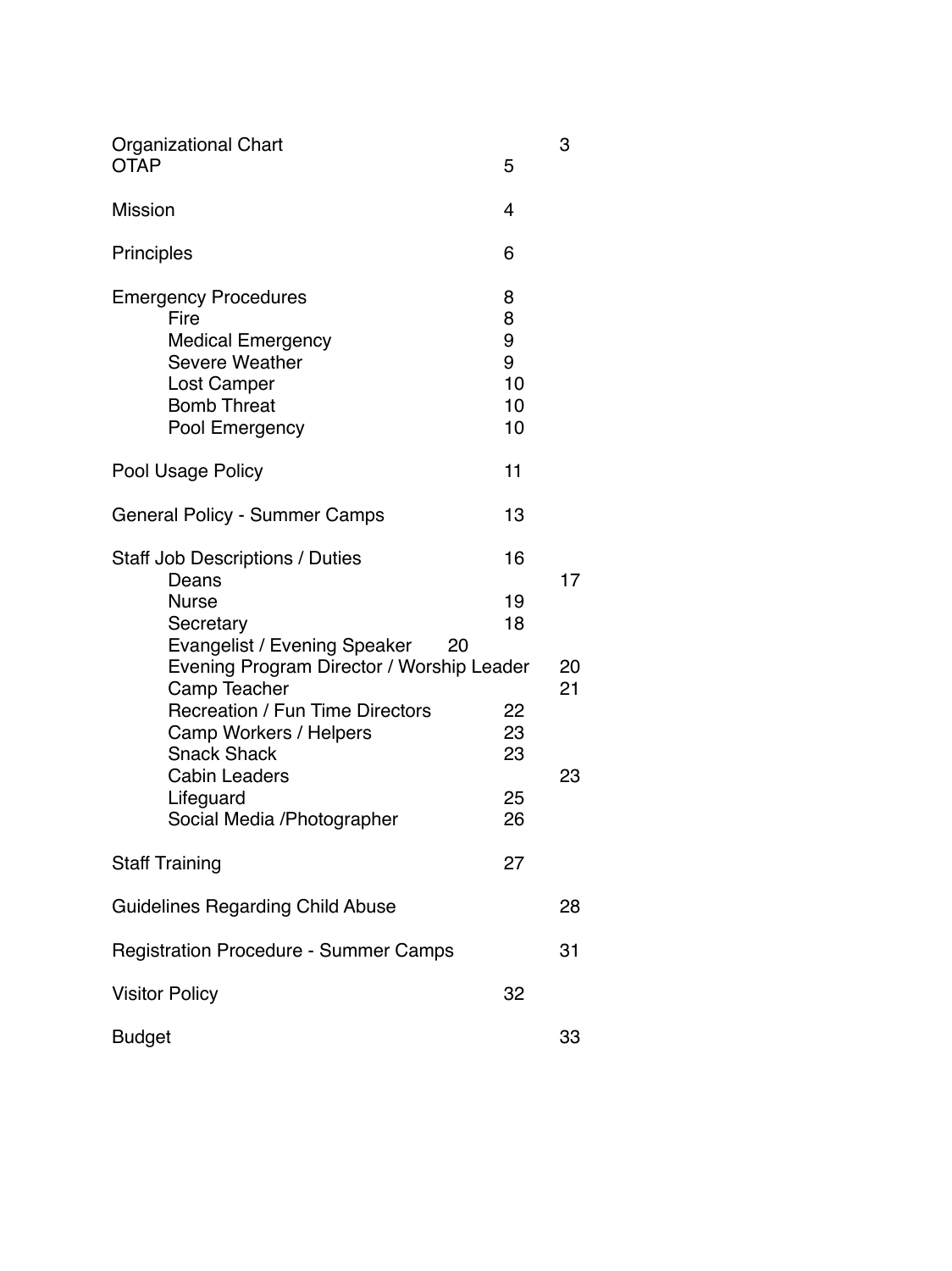## *ORGANIZATIONAL CHART*

Mission of Camp Boothe

**Purpose:** The purpose of this document is to memorialize our commitment and position regarding our dedication and support of Christian Camping Ministry.

**Scope:** The mission of Camp Boothe, Inc. covers all aspects and activities associated with this ministry.

**Detail:** A Camping Ministry of the Church of God of Prophecy

**Mission Statement:** Camp Boothe, Inc. firmly stands for EXTREME Christian camping.

Camp Boothe, Inc. is committed to being a leading Christian camping ministry for every age and race group. Our ministry is to inspire the greatest revival in America by sharing the message of Jesus Christ with campers and providing staff the opportunity to impact lives for future discipleship. We believe Jesus made an EXTREME difference in our hearts.

**Board Position:** The Camp Boothe, Inc. Board is strongly committed to supporting and promoting all aspects of the Christian camping ministry. Our commitment will be evidenced by our personal, as well as being a corporal, example in the giving of our time and financial support for this ministry.

**Coordinator Position:** The Camp Boothe, Inc. Coordinator is strongly committed to supporting and promoting all aspects of the Christian camping ministry. The commitment of the coordinator will be evident by personal and corporal example in giving of time, financial, spiritual, and leadership support for this ministry.

**Staff:** Our staff is EXTREMELY committed to Jesus and we believe a most valuable asset of Christian ministry. Our unified faith and vision will help share in our camping ministries' success. Total involvement and teamwork are essential for each staff member. Their ability to teach, inspire, and mentor will set the pace for future leadership. The sacrificial giving of time, talents, and finances by our staff will help to keep revival fires burning.

**Campers:** We believe our campers are the #I priority in the camping ministry. We will exhibit a Godly love and compassion for the needs of our campers through devoted leadership in a Christian atmosphere. Each camper will experience meaningful fellowship, fun-filled activities, and balanced meals all with an EXTREME spiritual emphasis.

**Outreach Camp:** Outreach Camp is literally the epitome of our camping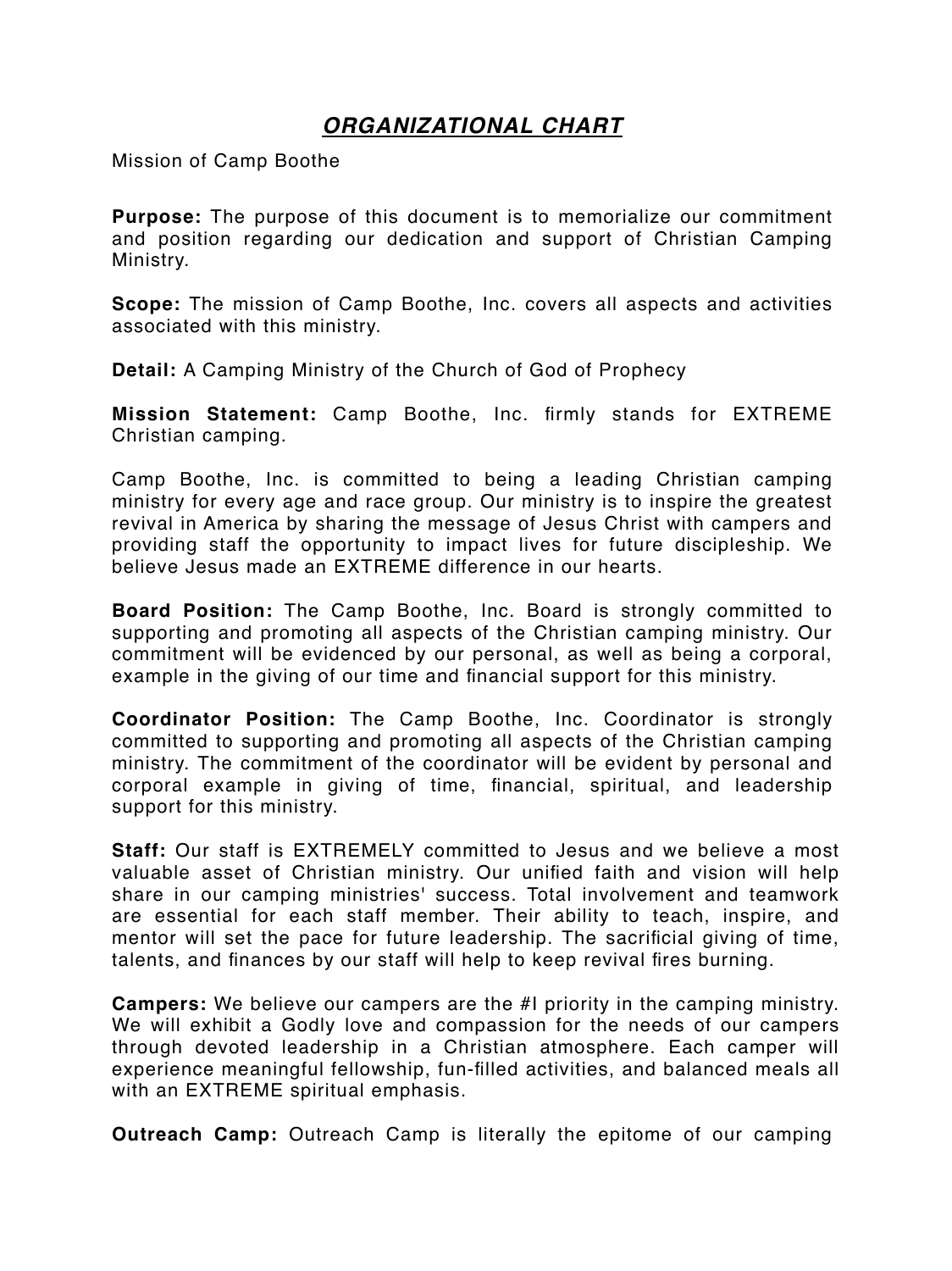ministry. Our vision of outreach goes beyond the local church and to the "highways and hedges" of un-churched souls. Our endeavor is to provide an EXTREME message of love and compassion through Jesus Christ our Lord. We want to inspire our local churches to reach out in their communities to bring and sponsor each camper attending this camp. This process will not only give the camper the blessing of a lifetime, but the local church the opportunity to disciple future leadership. Outreach Camp is provided for ages 8-12, boy or girl, regardless of race, color or income level. This camp is funded through church sponsorship and private donations.

**Sponsorship:** Camp Boothe, Inc. is a non-profit organization. We totally rely on local churches, private donations and camp facility rentals for the funding of this ministry. We give God the glory for all He has done. Through financial support and volunteer labor, an EXTREME ministry opportunity is provided for all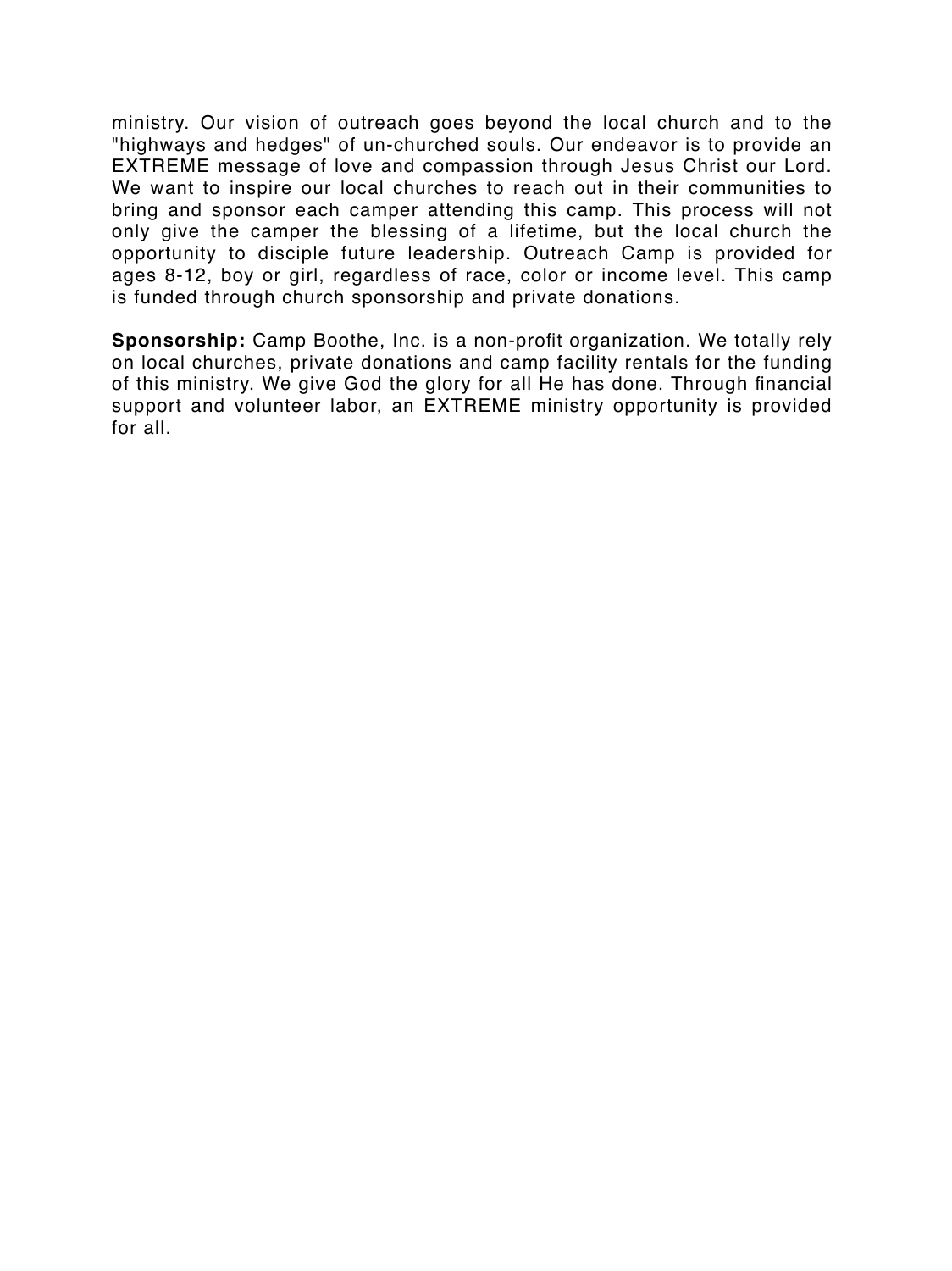#### **O.T.A.P. Outreach Tuition Assistance Program**

**Goal:** To provide the camping experience for students with financial need.

#### **Purpose: O.T.A.P serves as a tuition substitute for any new student reached out to by a local church in the community.**

#### **What is O.T.A.P.?**

- A funding program in place to aid you in reaching out to **new** students in your community.

- Tuition will be paid in full for any child (Who meets the qualifications) to be able to attend a

summer camp.

- Funding to help you in fulfilling the call to "Go" into all the earth, and preach the Gospel!

#### **How does O.T.A.P. work?**

**Step 1:** For a child's tuition to be paid for, they must be new to your congregation. More specifically, they have to be less than three months new to your local congregation, or a child that you are reaching out to in your community to go to camp that doesn't have a relationship with Jesus Christ, or a church family to be a part of.

**Step 2:** If the child meets the qualifications, the pastor or designee will contact the Camp Coordinator, Denise Junkin. The Coordinator and Camp Boothe Board will determine if the student qualifies for OTAP.

**Step 3:** After the child qualifies, you can bring him or her to the camp of their age group, and their tuition will be paid in full.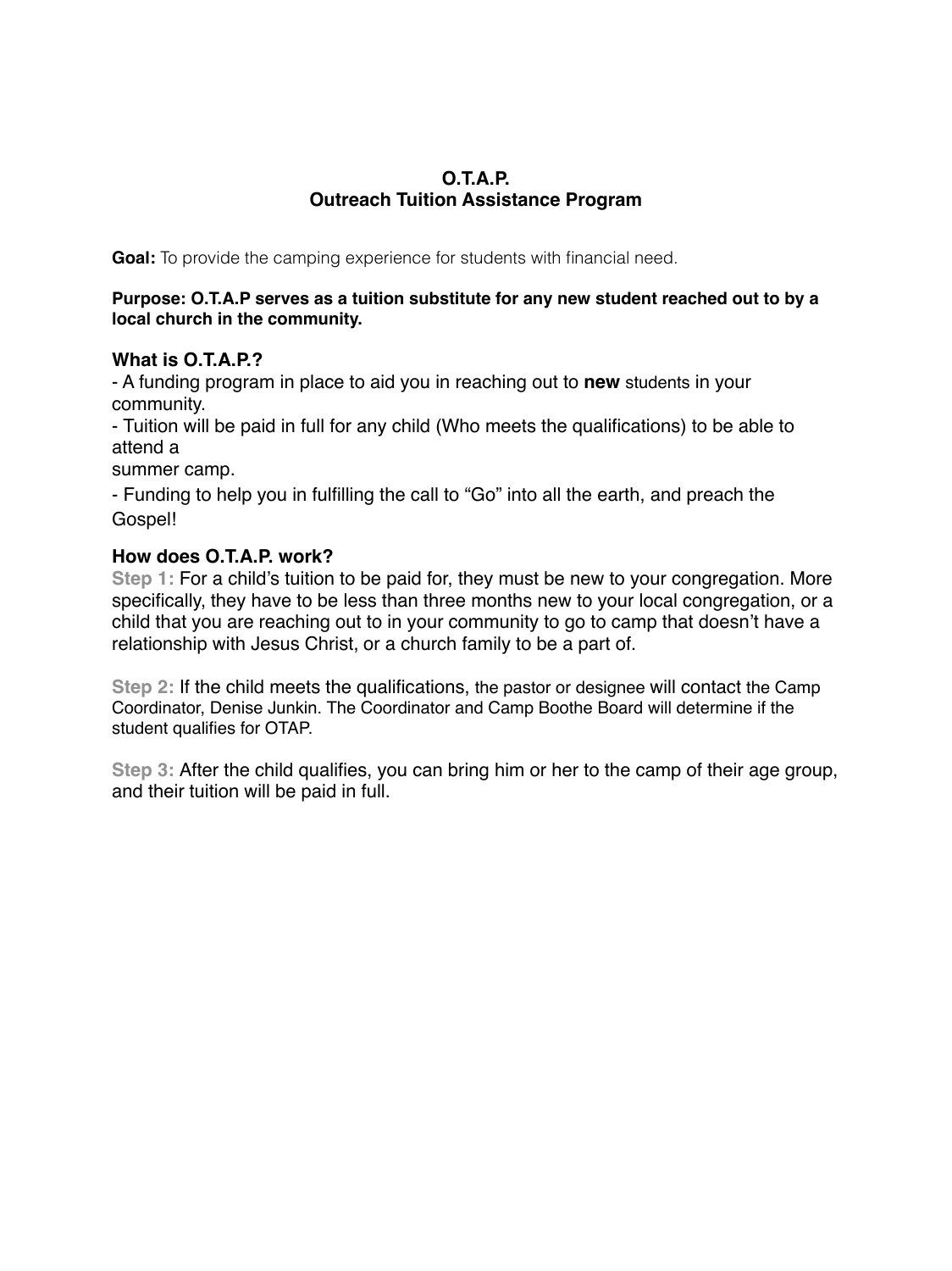# *Principles*

**Purpose:** The purpose of this document is to outline the core principles upon which the camp is established and operated.

**Scope:** These principles are applicable to all operations and to all camp management, staff, campers and visitors.

#### **Detail:**

**Discrimination:** No one shall be denied the benefits of the camping program based upon the grounds of race, color, religion or national origin.

**Personnel:** All staff is considered volunteers and will receive no remuneration for services. All staff will receive room and board while working at camp. Staff is expected to conduct themselves at all times in a manner that would be a credit to the camp. No staff member may leave the grounds without the Director's express permission. Cabin Leaders must be at least 18 years of age.

**Discipline:** All discipline problems concerning campers will be reported to the Director/Dean immediately. Campers will not be deprived of food, isolated, subjected to corporal punishment, psychological mistreatment or physical exercise as a means of discipline. The following are guidelines to follow in disciplinary cases:

1. The camp Director will be responsible to interpret the rules and carry out the discipline policy.

2. Smoking or any use of tobacco products on the campsite is strictly prohibited. The appropriate Director will determine disciplinary action. Violation of this policy could result in being dismissed from camp.

3. Possession and/or use of amphetamines or barbiturates, hallucinogens, narcotics, marijuana or any other intoxicants is prohibited. Possession and/or the use of alcoholic beverages or the presence of any individual who has been drinking alcoholic beverages is prohibited on the campsite. Campers (retreat and summer session) and/or staff will be dismissed from camp if any of these harmful substances are discovered on their person or in their belongings.

4. Possession and/or discharge of firearms, knives, or any other form of a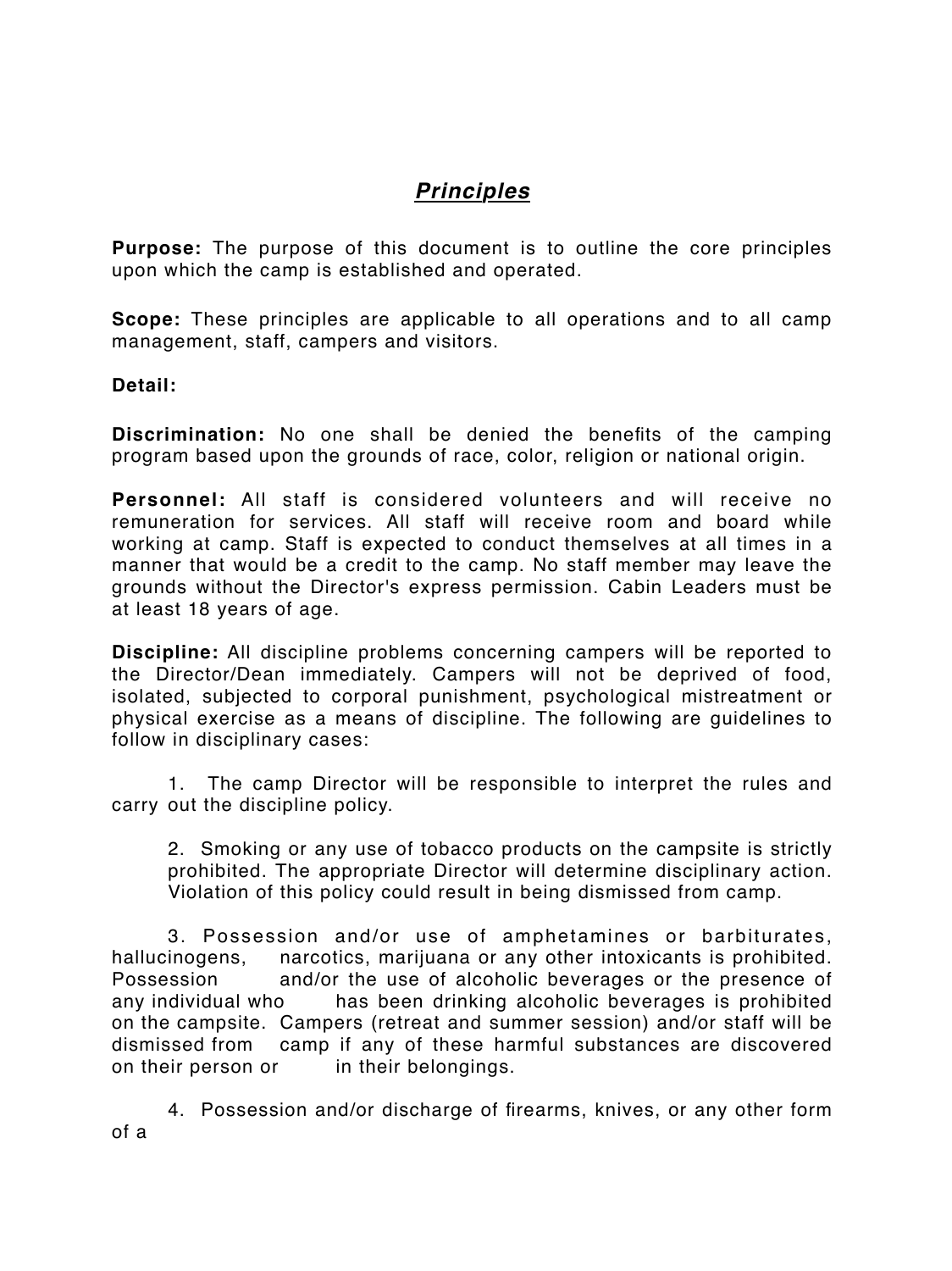weapon are prohibited. For purposes of this policy, a weapon is defined as any instrument designed for the use of causing physical harm. Violation of this policy will result in dismissal from camp.

5. Camp Boothe, Inc. and its administration and staff reserve the right to

search campers and their belongings upon suspicion of the aforementioned substances or weapons.

6. Hazing is prohibited at the camp. Hazing is defined as the use of physical

violence or any activity calculated to impose embarrassment, harassment, and physical, moral or psychological well-being of any individual. Mentally antagonizing any individual or placing them under threat or physical harm is prohibited. Violators of this policy will be disciplined by the Director.

7. Campers are not allowed to leave the campgrounds. Violation of this policy will result in the camper being dismissed and sent home.

**Medical Services:** Camp medical personnel will screen each camper upon arrival at registration. In the event of illness (contagious and/or viral) or existing injury, camp personnel will be immediately notified.

Each camper will be screened for lice before being admitted to camp. If lice are detected, no treatment will be administered; therefore, the camper will not be allowed to attend camp for that session.

All medical treatment and records are strictly confidential and are to be accessed only by medical personnel.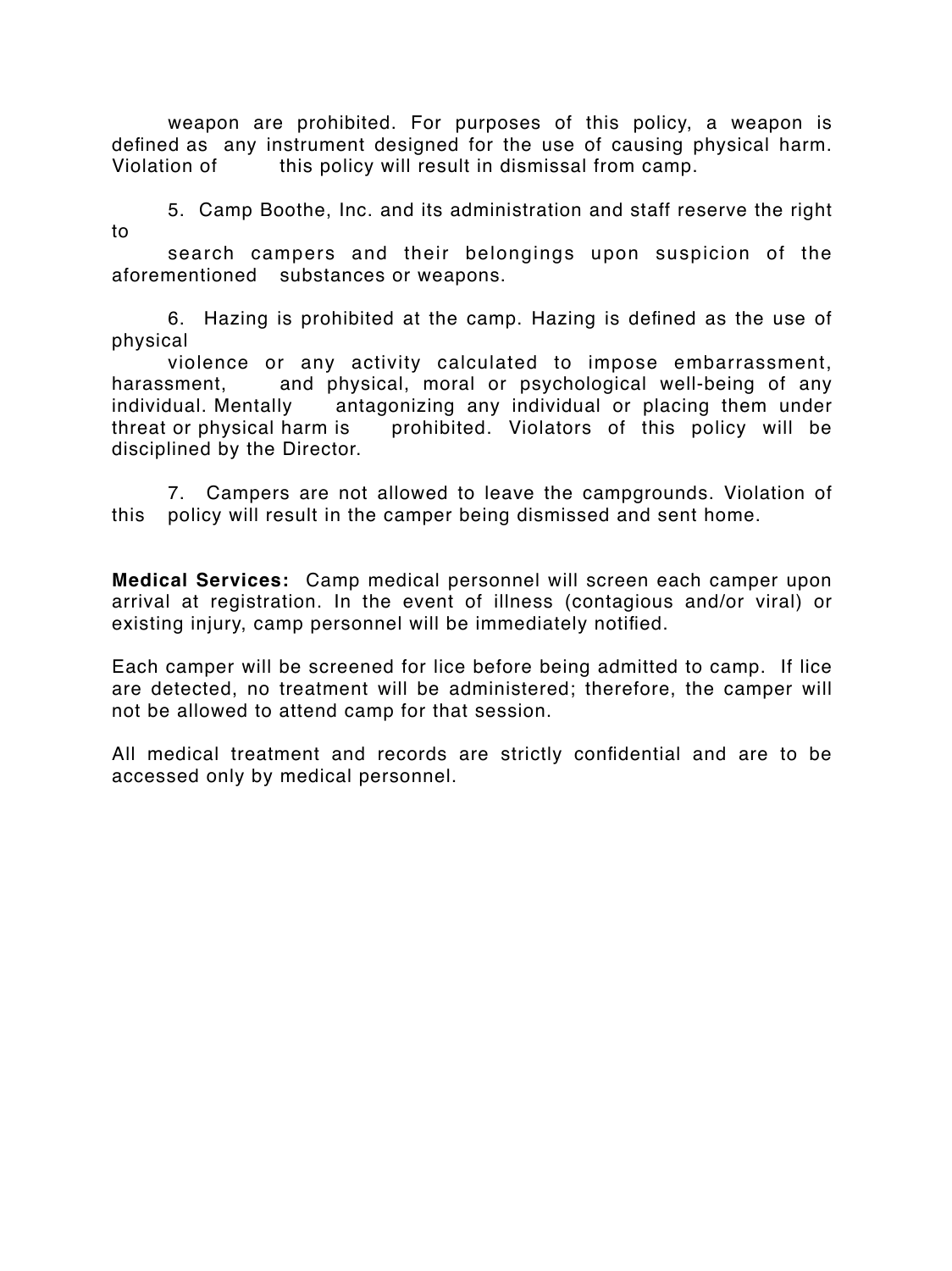# *Emergency Procedure*

**Purpose:** The intent of this procedure is to provide guidance for handling an emergency that could arise at the camp. Such an emergency situation is to be handled in a timely, orderly and professional manner so as to minimize injury to personnel and damage to property.

**Scope:** This procedure is applicable to all camp management, staff, campers and visitors. These Guidelines are to be used in case of various emergencies such as fire, medical emergency, severe weather, lost camper, bomb threat, etc.

**Responsibility:** Camp management and staff are responsible to be familiar with and to implement this procedure as applicable during an emergency situation. All staff, campers, visitors, etc. have the responsibility to follow this procedure under the direction of camp management and staff.

II. Fire Emergency (Revise - implement drill in orientation)

A. Notification

1. In the event of a fire, immediate notification should be made via verbal warning, PA system or portable alarm horn to all personnel in the immediate area, then campus-wide.

2. A responsible person should immediately call 911 to summon outside assistance. Be sure to speak clearly and give specific details  $\sim$ do not hang up until told to do so.

B. Evacuation

1. The affected building should be evacuated immediately and everyone should go upwind of the fire. A quick search should be made of the building (if it can be done safely) to ensure no one is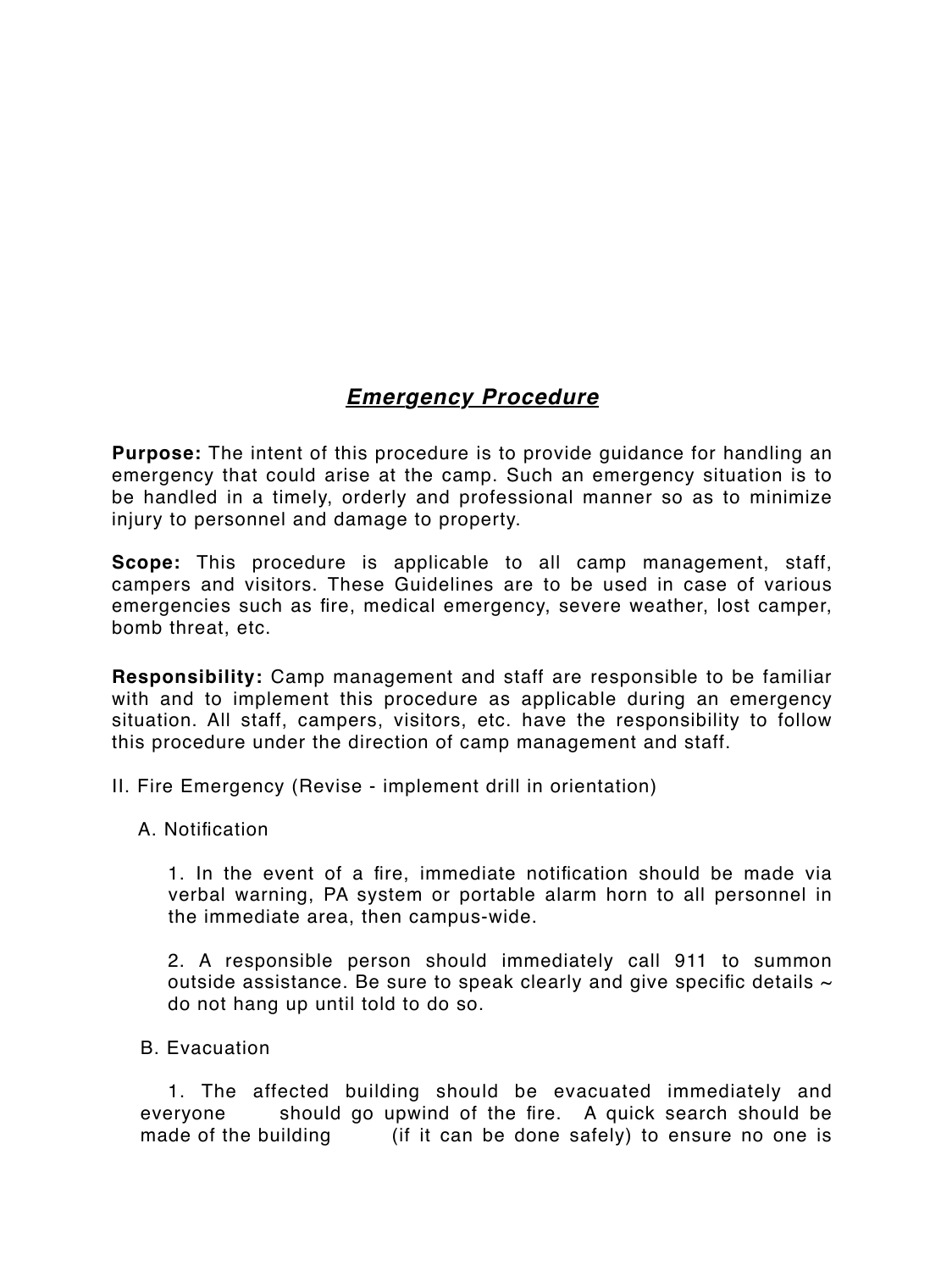left inside. Staff members should take charge.

2. All campers and non-essential staff should go to the ball field near dining hall where a head count is to be taken and communicated to the Deans and Director. Remember, it is most important for the staff to remain calm and reassure the campers.

Note: In case of a small, incipient fire, if a qualified staff person is available, they may attempt to extinguish the fire but only if this can be done without endangerment to themselves or others. However, notification and evacuation as noted above should be made first.

II. Medical Emergency

A. In the event of illness or injury, the Camp Nurse should be notified immediately by phone, radio, runner or other expedious means of communication.

Note: Do not move the person unless their life is endangered by their surroundings.

- B. The Camp Nurse and Camp Director will determine the necessary treatment. If outside assistance is needed, the Nurse or Director should designate someone to call 911 for assistance.
- C. Cabin Leaders should take charge of their respective campers and move them away from the emergency. Remember to remain calm and reassuring for the campers.

D. If next of kin is to be notified, this should be done only by the Director or someone designated by them.

- III. Severe Weather
	- A. In the event of severe weather conditions, such as thunderstorms, etc., all campers should be brought inside and kept as calm as possible by the Cabin Leaders until the storm passes.
	- B. Weather conditions should be monitored by the Camp Director and staff, using radio, weather monitor, visual observation, etc.
	- C. In the event of a tornado watch or warning, all personnel should assemble in the dining hall against the inside wall with no windows. A headcount should be taken and reported to the Deans and Director. Cabin Leaders should do everything possible to keep the campers calm and orderly.

IV. Lost Camper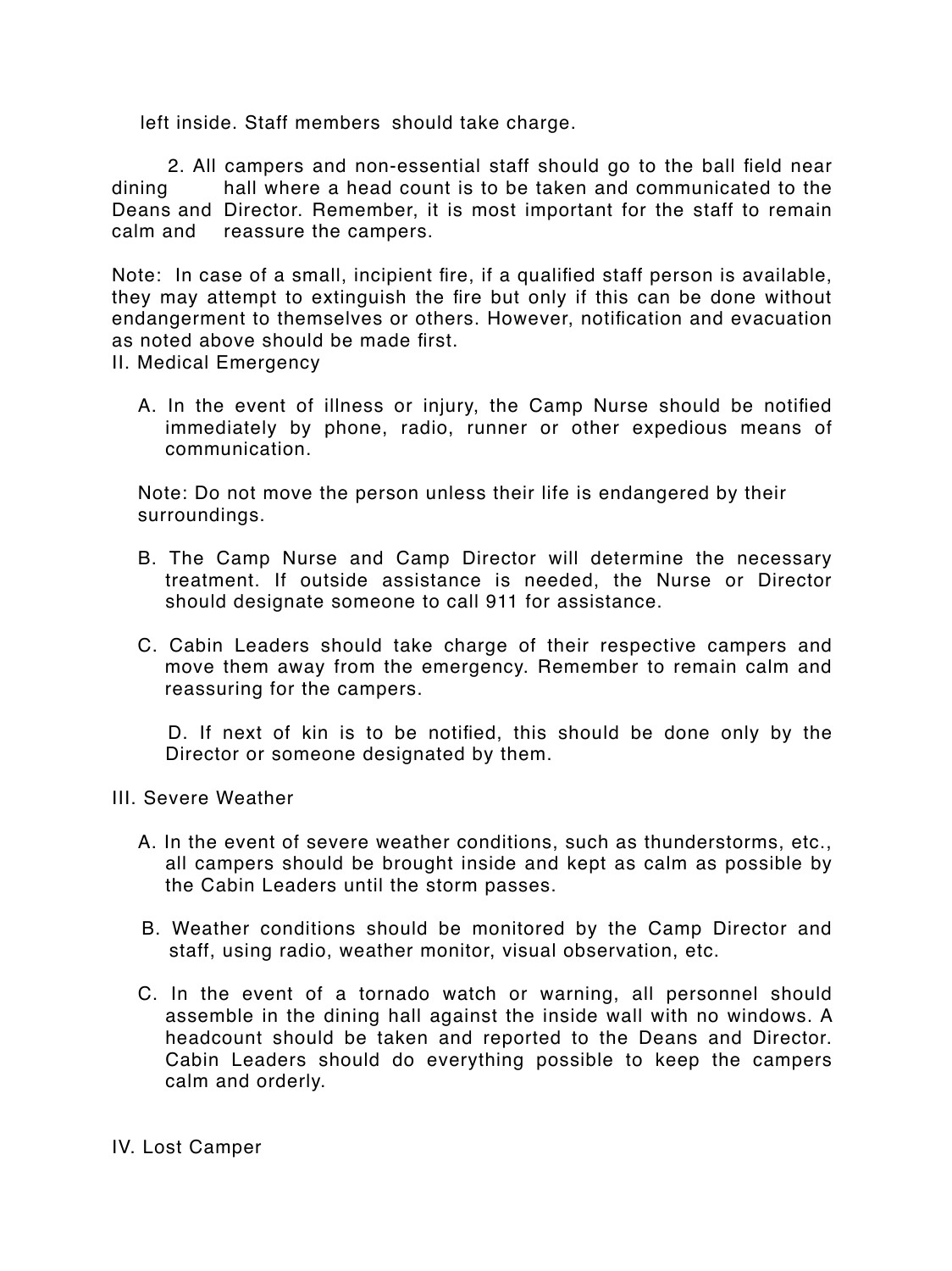- A. Advise the Director and staff immediately. Cabin Leaders should check their camper lists and keep their groups together. A male staff' member should search the perimeter and a female staff member should search the cabin areas. The kitchen staff should organize a hand-to-hand search.
- B. After sufficient time has elapsed, notify the Sheriffs Department (911). The Camp Director or their designee should notify the child's parent or guardian.
- V. Bomb Threat
	- A. Evacuation notification should be made to everyone on campus via PA system, portable horn, phone, verbally, etc. Note: It may he best to keep the bomb threat confidential initially except to the staff to avoid anxiety among campers.
	- C. Evacuate to the ball field. Keep campers as calm and orderly as possible.
	- D. Call the Sheriff's Department (911) and report the threat. Do not allow any of the staff to search for the device.

VI. Pool Emergency

A. Summon Life Guard and Camp Nurse immediately. Have all campers leave the water immediately with a buddy. All staff members trained in CPR should go to the pool.

B. Notify the Camp Director, who will call for the Rescue Squad (911) if necessary.

Notice: A vehicle to be used in an emergency will be available at the camp on a 24 hour basis.

After an emergency has ended, be sure to give the "All Clear" announcement to everyone.

Note: Periodically, a drill will be conducted for various parts of this procedure. The Camp Manager will be in charge of initiating the drills during orientation.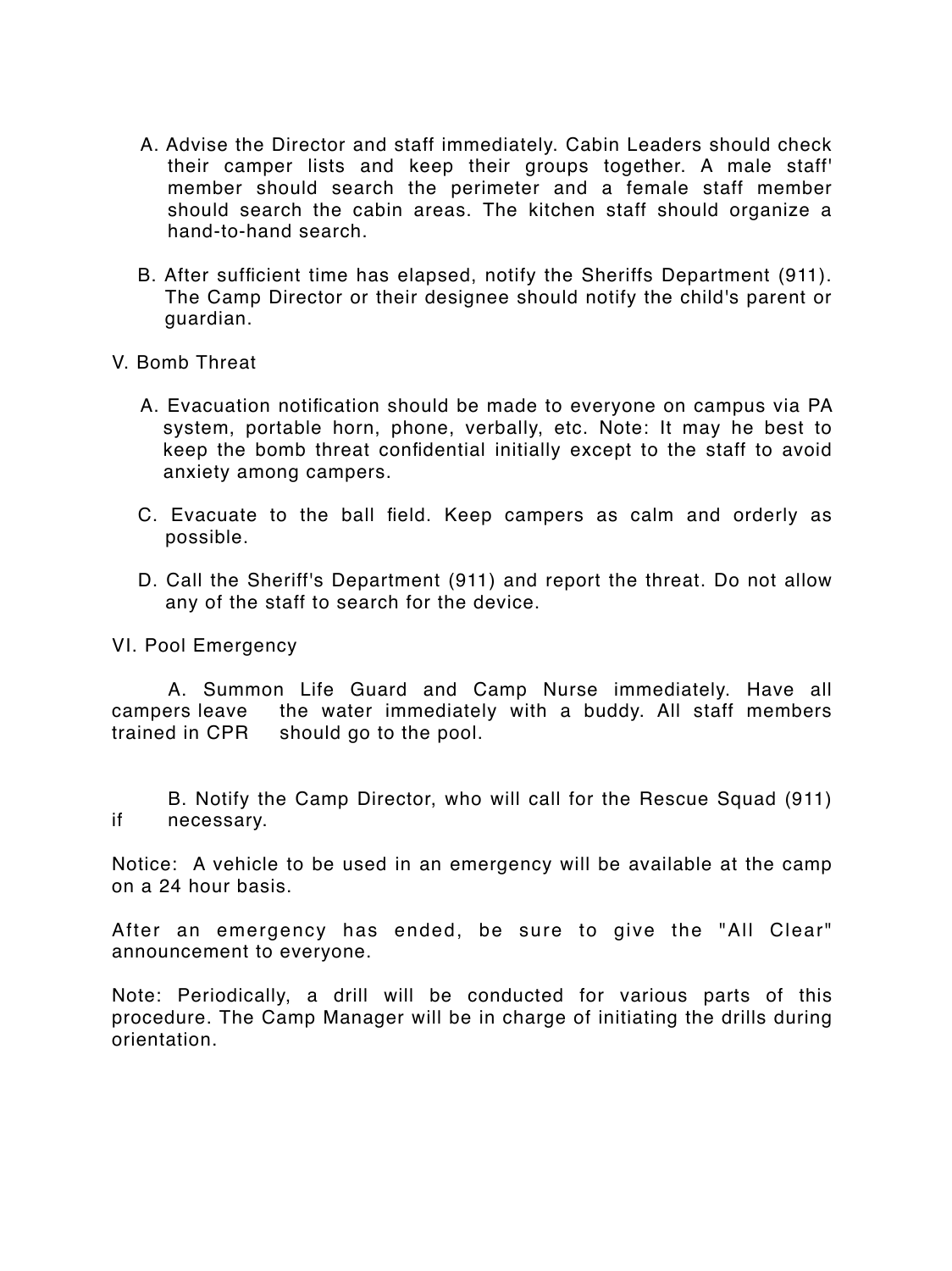# *Policy Governing Swimming Pool Usage*

**Purpose:** The intent of this policy is to manage the use of the camp swimming pool and to help control any emergency situation.

**Scope:** This policy is applicable to all camp management, staff, campers and visitors. The camp management reserves the right to deny use to anyone who fails to abide by this policy.

**Responsibility:** Camp management and staff are responsible to be familiar with and to implement this policy as applicable. All staff, campers, visitors, etc. have the responsibility to follow this policy under the direction of camp management and staff.

#### **Policy Details:**

1. All persons using the pool or pool area do so at their own risk and sole responsibility. Camp administration and staff assume no responsibility for accidents and injuries occurring in connection with such use. Persons using the pool agree to make no claim against the Camp Boothe, Inc., camp administration or staff for, or on the account of any loss of life, personal injury or damage to, or loss of personal property.

2. A Certified Life Guard is required at all times during pool usage or recreational purposes.

3. Cost of any direct property damage will be charged to the responsible party.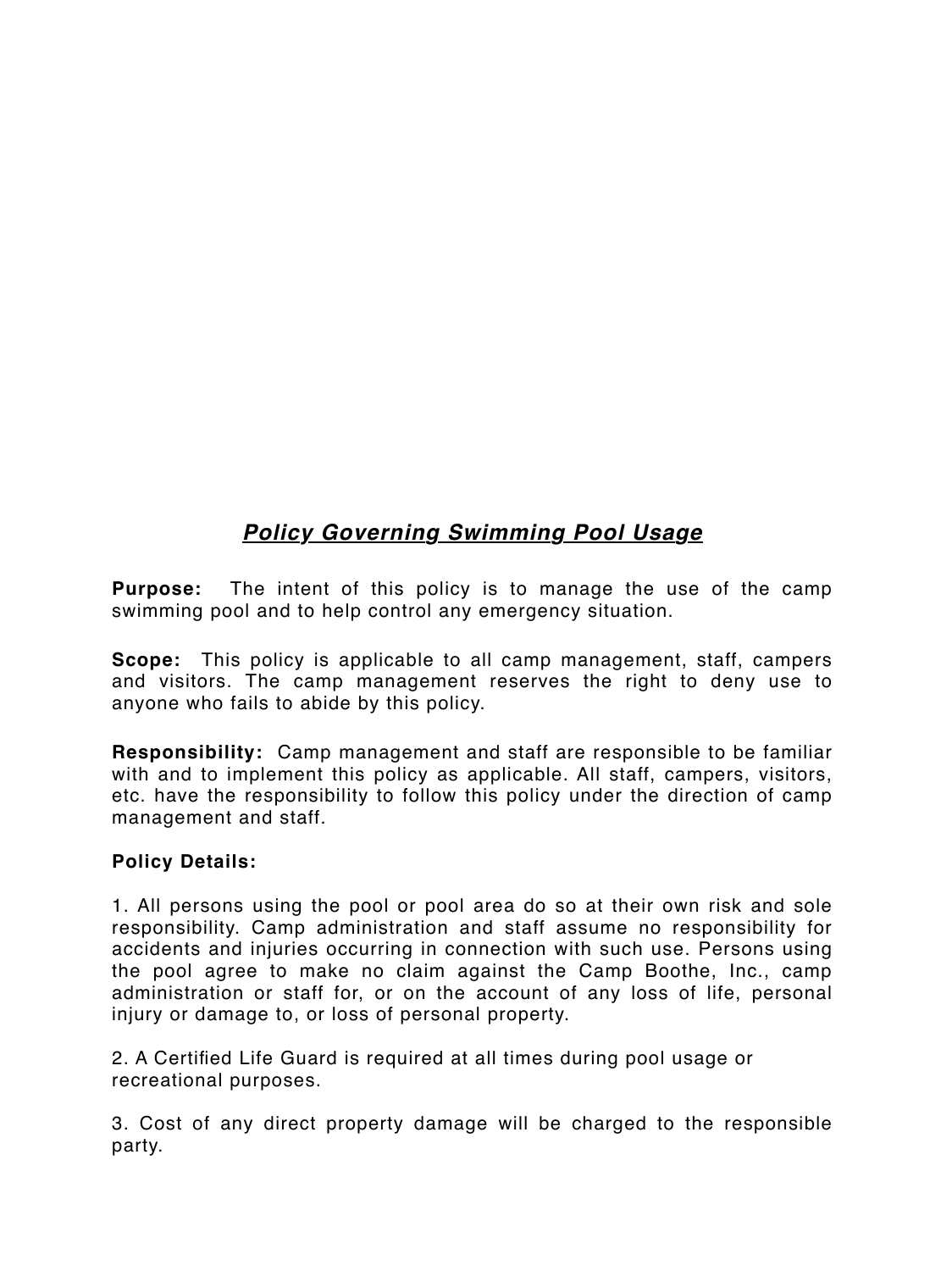4. A swimming test must be completed and approved by the Life Guard before allowing any camper in the "deep end" of the pool.

5. In the event of injury, the Camp Nurse is to be notified immediately. For neck or spine injury, a stretcher with a "C" collar is available at the Nurse's station.

6. Running, pushing, wrestling, "rough-housing" or otherwise abusive behavior (as interpreted by the Life Guard) in or around the pool area is strictly prohibited.

7. Persons using the pool should take a shower before entering the pool.

8. Admission to the pool will be denied anyone with skin abrasions, colds, coughs, enflamed eye infection or staph infection.

9. Robes or other suitable garments must be worn to and from the pool.

10. Appropriate swimwear must be worn while in and around the pool.

11. Pool users should avoid leaving dripping swimsuits in the pool area.

12. Food and drinks are not allowed inside the pool gate.

13. Expectoration (blowing the nose) in the pool is prohibited.

14. Defecation and urination in the pool is prohibited.

15. Stunt diving is not permitted. Diving board privileges may be discontinued upon violation of this policy.

The camp management reserves the right to refuse or deny pool privileges to anyone who violates any of the preceding policy.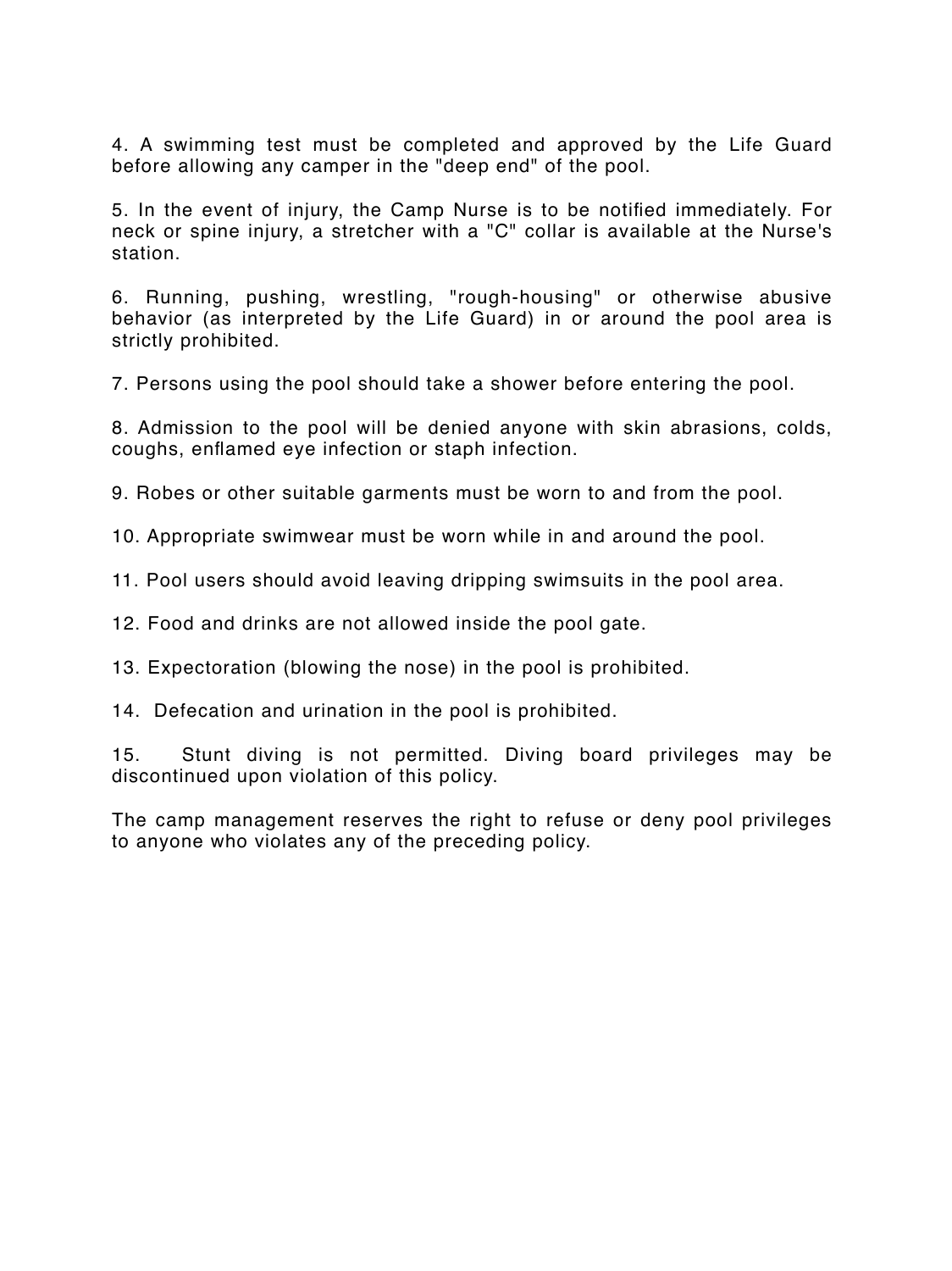# *General Policies - Summer Camps*

**Purpose:** The purpose of these policy guidelines is to ensure that all camp staff are fully aware of and will comply with guidelines in carrying out their duties as a staff member. The intent is to operate each camp in a fair, consistent and ethical manner.

**Scope:** This procedure is applicable to all camp management, Directors and staff.

Details:

1. Staff approval rule: Camp Directors must submit a list of proposed staff members to the Coordinator's office before listing them for camp service. All staff must be pre-approved by the Coordinator and then an approval signature by their local Pastor is required for every camping season. All staff must complete a staff application to be approved by the Coordinator. All prospective staff must be notified that a personal Background Check is required per insurance underwriter policy and international corporate offices.

2. All lesson materials by teachers must be discussed with the Director and approved by the Coordinator.

3. All Directors will receive a set allotment for expenses incurred per camping season. At the end of said camp, Directors must turn in receipts according to allotment amount. Camp evangelist/guest speaker expenses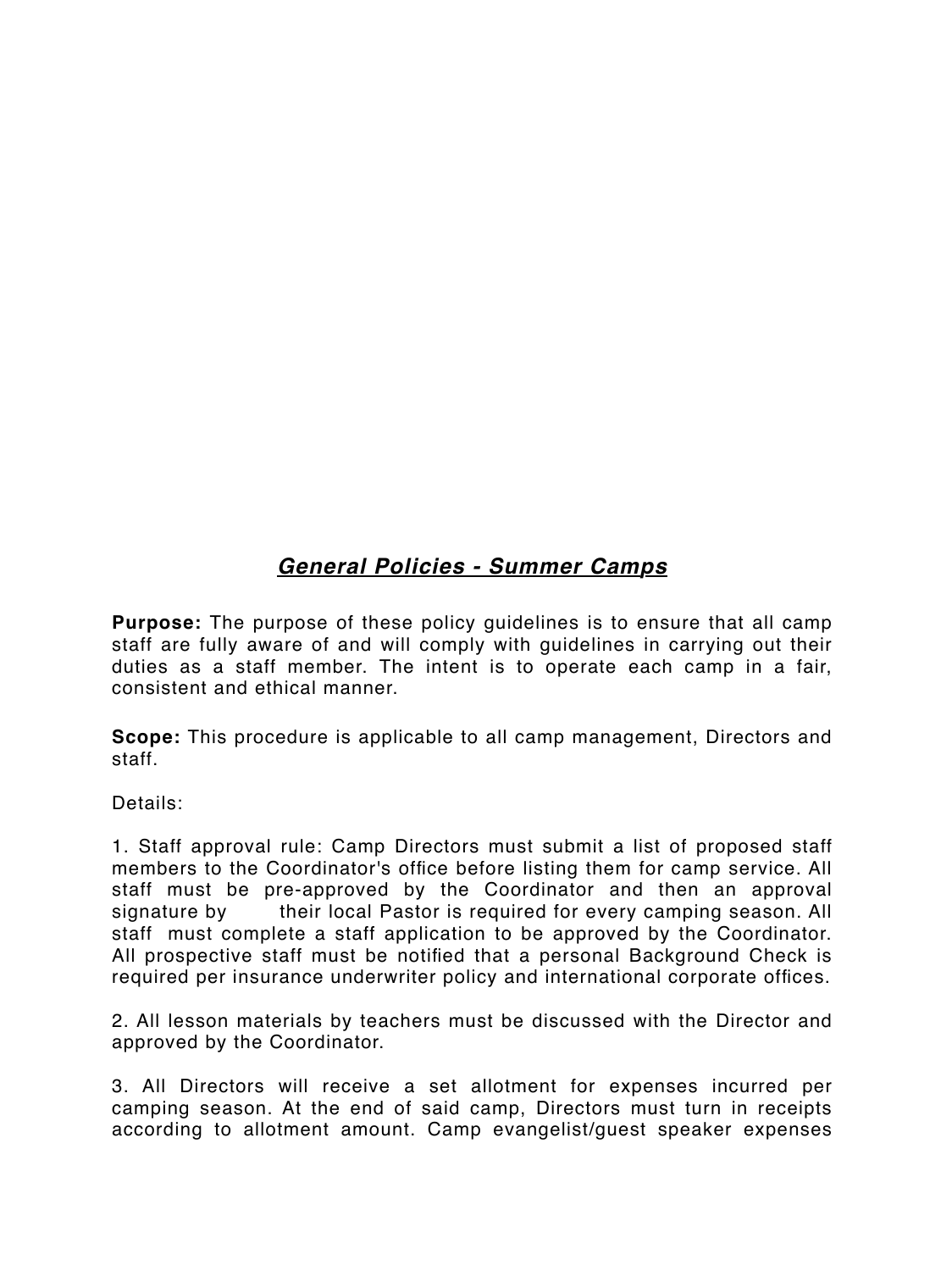must be discussed and pre-approved by the Coordinator before invitation to come.

4. Prior to end, Camp Manager will provide the necessary supplies and checklist for proper order. A full ground and facilities clean up will be completed at the end of each camp session. The Camp Manager, Director and Dean must together check all areas. When approval has been given by the Camp Manager, a post meeting will be conducted with the Director and the Coordinator before departure.

5. The Camp Coordinator will organize and conduct a Directors' training session on an annual basis for the development of present Directors. The Directors and/or Coordinator will provide this training for staff personnel.

6. Camp Staff may work only (2) consecutive weeks in a camping season. Directors are responsible to inquire of each staff person's eligibility and inform potential staff of this policy. Any additional camps to be worked must be approved by the Coordinator.

7. Cabin Leaders must stay in their cabins each night with the campers - NO EXCEPTIONS. This allows for interaction and establishes rapport with the Campers. All other approved staff members should stay at camp and not travel back and forth unless approved by Coordinator. Due to insurance policies, proper procedures must be followed when departing the campgrounds. All staff must sign in and out if they leave the site.

8. No unmarried person under age 19 may work in summer camp unless he/ she attends Collegiate Camp.

9. All staff (including kitchen) will not be allowed to bring children or helpers without the expressed permission of the Directors (see Staff Approval Rule).

Non-staff personnel brought will be charged a nominal fee to defray the cost of room and board.

10. Campers cannot arrive a day early of camp session or have an extended stay due to safety and insurance policies. Campers must arrive at the appointed time and have pre-arranged transportation pick up at the appointed check out time.

11. Campers will not be permitted to register after 6 PM of the second day of camp. Late registrants who are accepted by the Director will be charged the full fees - no prorating of tuition will be allowed. Due to insurance requirements, and the camp policies, non-paying campers cannot visit or attend any camp sessions. Please respect and observe this policy.

12.Camp Boothe, Inc. prefers that neither divorced nor unwed mothers and pregnant girls/ladies attend the summer camp sessions as a camper. Retreats are open and encouraged for these individuals.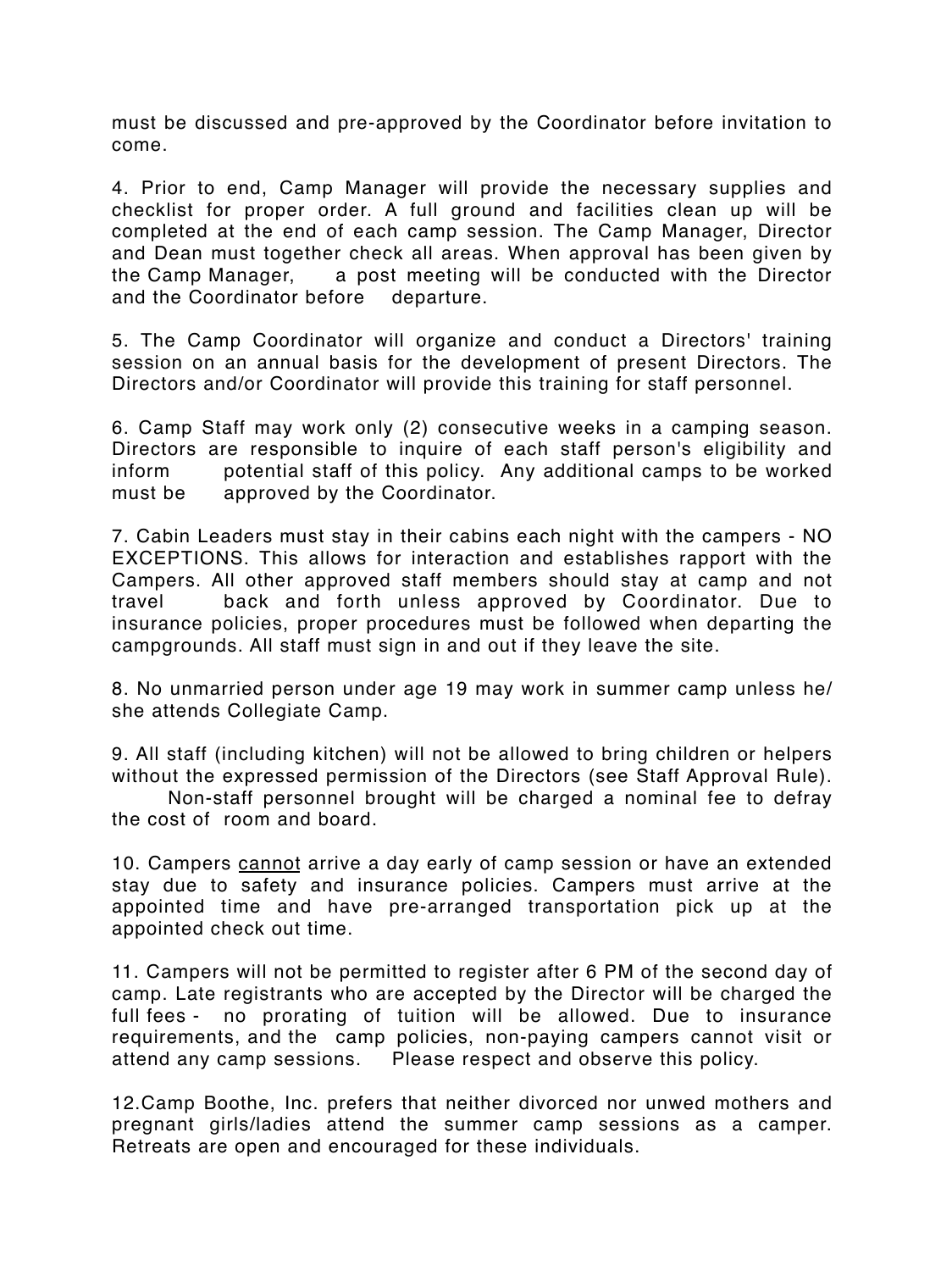13. All campers will be subject to a lice inspection during the registration process to be conducted by camp medical personnel.

14. The use of phones by campers is restricted unless approved by the administration. The use of cell phones is strictly prohibited. Any exceptions will be at the Coordinator's discretion.

15. Staff members will be given free fountain drinks during each camp session. Snacks must be purchased through the proper channels.

16. All summer camps will have the same general theme. The Coordinator will purchase banquet materials and appoint someone to decorate for all camps. The Coordinator will purchase clerical, medical and recreational supplies. This will be available on an equal basis for each summer camp session.

17. Past registered campers will receive via mail a camp application and chart of events along with dates, fees and information from the Directors. 18. Staff personnel should not arrive at camp until the appointed time given by the Directors.

19. Staff orientation is required prior to the opening of each camp season. The Directors will be in charge of the orientation and all staff members are required to attend.

20. The camp dress code will be as follows:

Clothing for staff and campers must be appropriate for the Christian camping setting. Clothing must not be so tight, so loose or so short as to be revealing and disruptive to the Christian camping environment or of a safety concern. Camping Ministry Administration reserves the right to correct any and all clothing concerns.

21. No pets or animals of any kind are allowed anywhere in or on the camp premises.

22. No male or female camper or staff member should be alone at any time on camp property.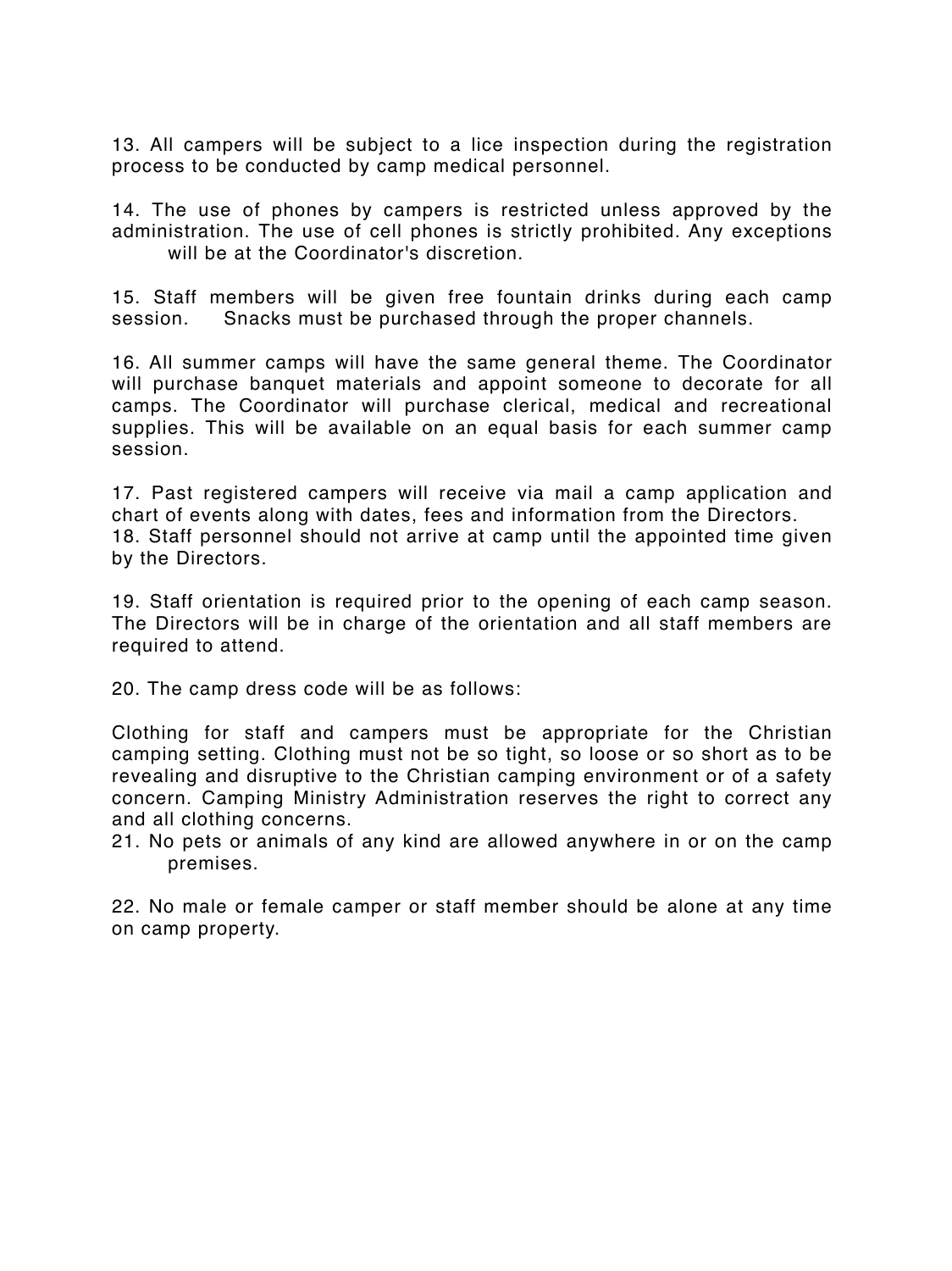# *Job Descriptions and Duties*

**Purpose:** The purpose of this document is to outline the job descriptions and duties for each staff position being utilized in summer camps.

**Scope:** These descriptions outline the primary functions of each position in the summer camp sessions. In addition to these functions, other duties may be assigned as deemed necessary.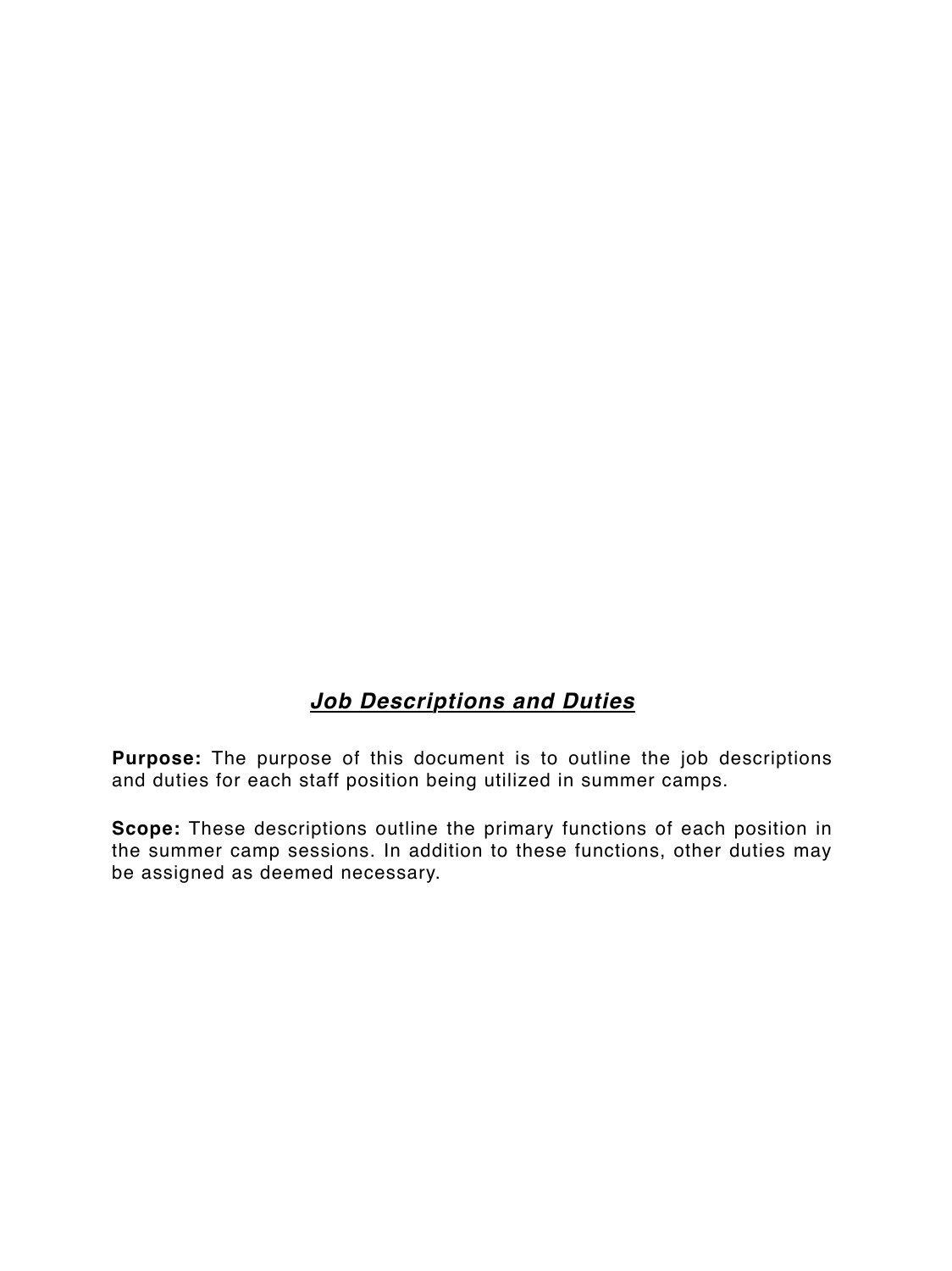#### **Deans (male and female) Responsible to: Camp Director Duties:**

- 1. Assist with camper orientation on the first day of camp as scheduled.
- 2. Responsible for supervision of Cabin Leaders and other staff.
- 3. Assist when needed in matters of discipline.
- 4. Responsible for campers' attendance at all camp activities.
- 5. In charge of daily cabin inspection. No dirty cabins will be allowed.
- 6. Responsible to regulate line-up at mealtime.
- 7. Arrange for prayer at each meal.
- 8. Aid in maintaining order at mealtime and in chapel.
- 9. Assist with Daily Staff Meetings.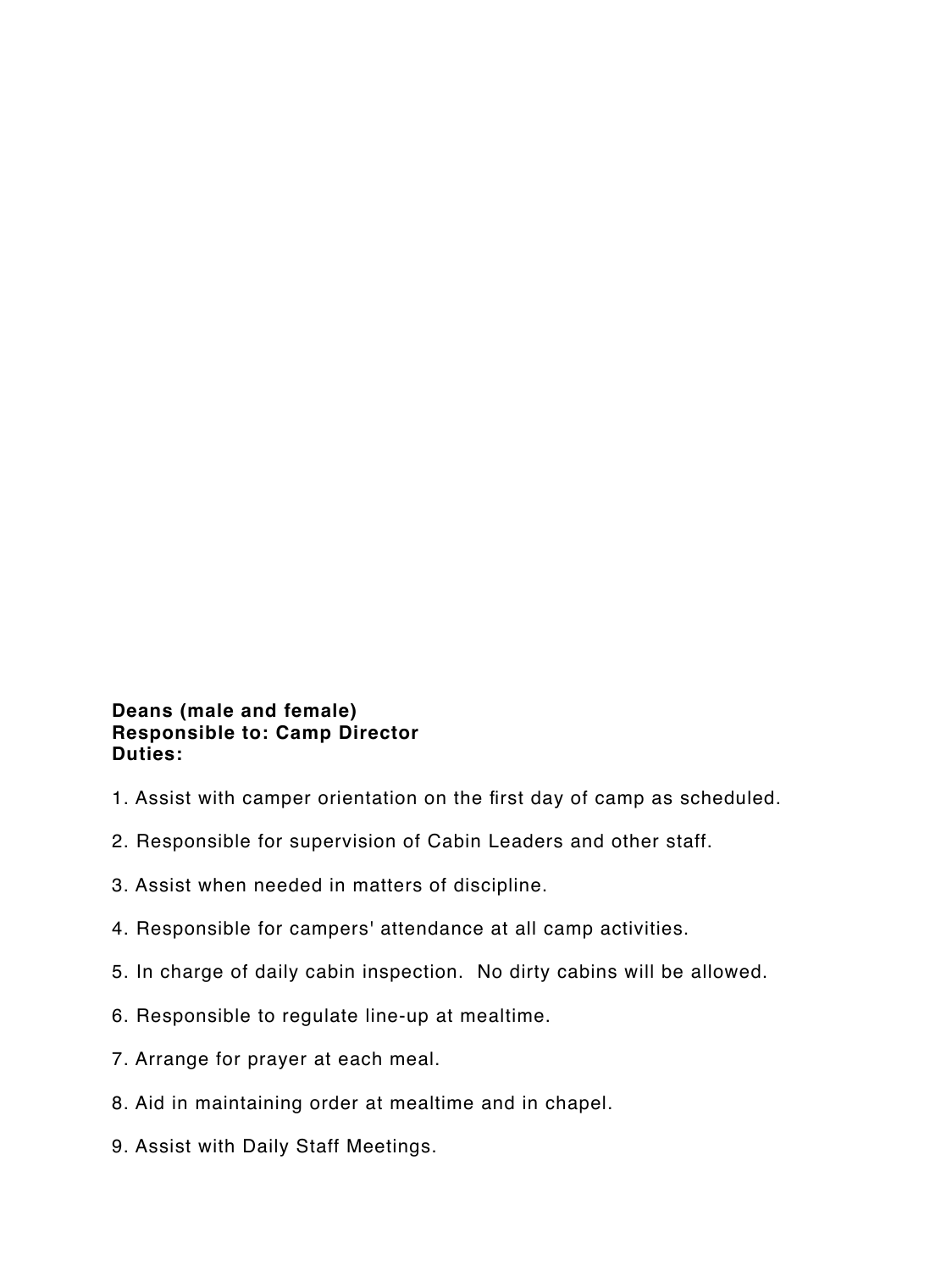10. Assign extra cleanup detail to Cabin Leader groups as needed (includes restrooms/showers in dorm daily).

11. Responsible to work with caretaker on last day cleanup schedule for cabin groups and supervise same.

12. Make final inspection with caretaker before Cabin Leaders and staff leave campsite.

13. Become familiar with the most recently revised edition of the Camp Operations Manual and comply with all its procedures. Assist with staff training as needed.

#### **Camp Secretary Responsible to: Camp Director Duties:**

- 1. Assist with the registration process for campers when needed.
- 2. Take care of any correspondence during camp.
- 3. Place applications in alphabetical order, separated by gender.
- 4. Prepare material for the permanent files.
- 5. Complete camp statistical reports.

6.Ensure the camp office phones are attended at all times during camp (includes during service times -this may be rotated as needed).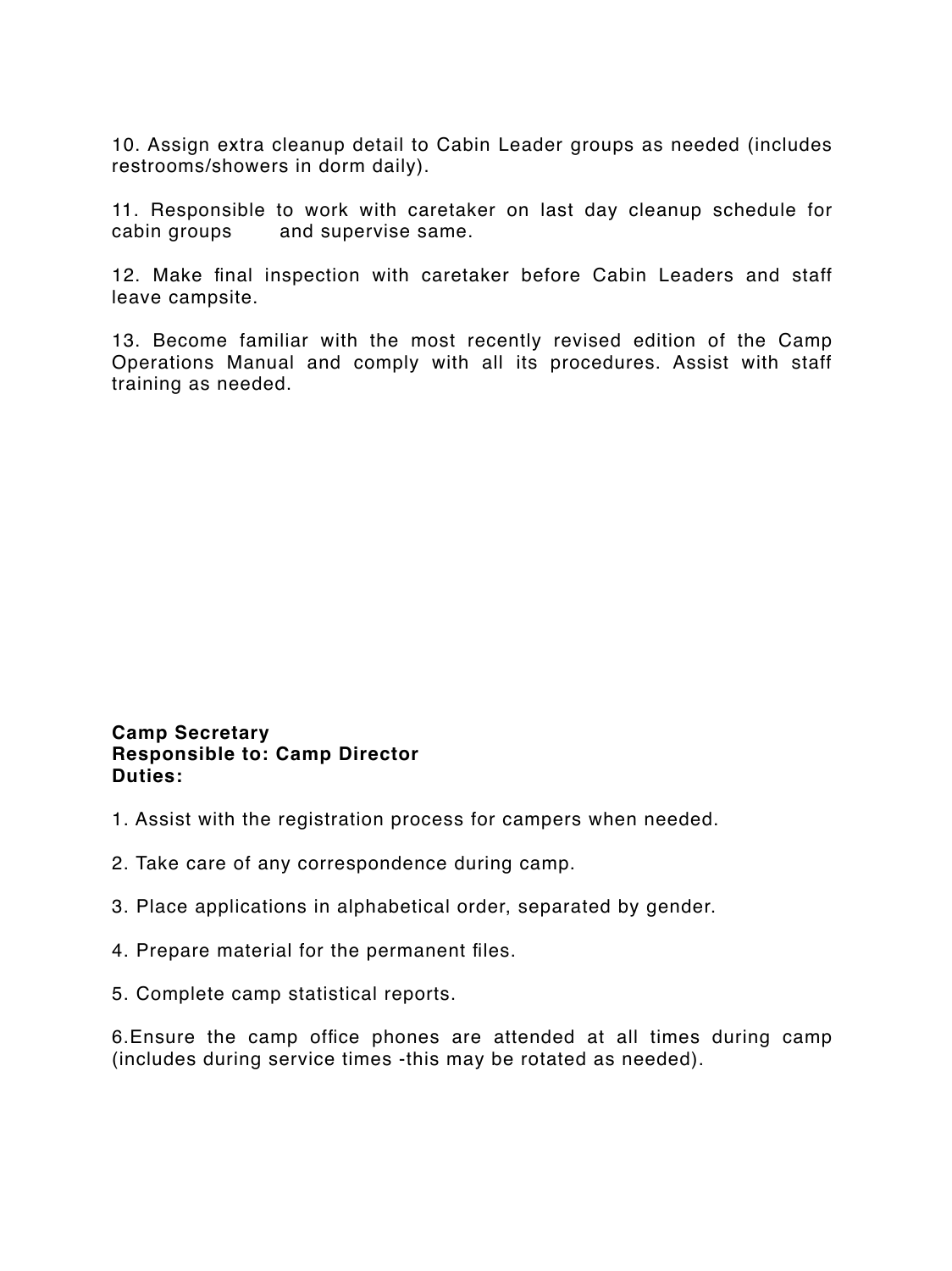#### **Camp Nurse/Medical Personnel Responsible to: Camp Director Duties:**

1. Ensure strict confidentiality for each camper's medical information.

2. Know the address and phone number for the nearest poison center.

3. Keep accurate records of any first-aid administered. This will include making an entry in the treatment log book, providing the following information:

Name of camper Date and time of injury or illness Symptoms Medical action - medical treatment administered For accidents, provide enough information to the Coordinator for the injury report form for insurance purposes.

4. Turn completed records over to the Camp Coordinator at the end of camp for permanent files.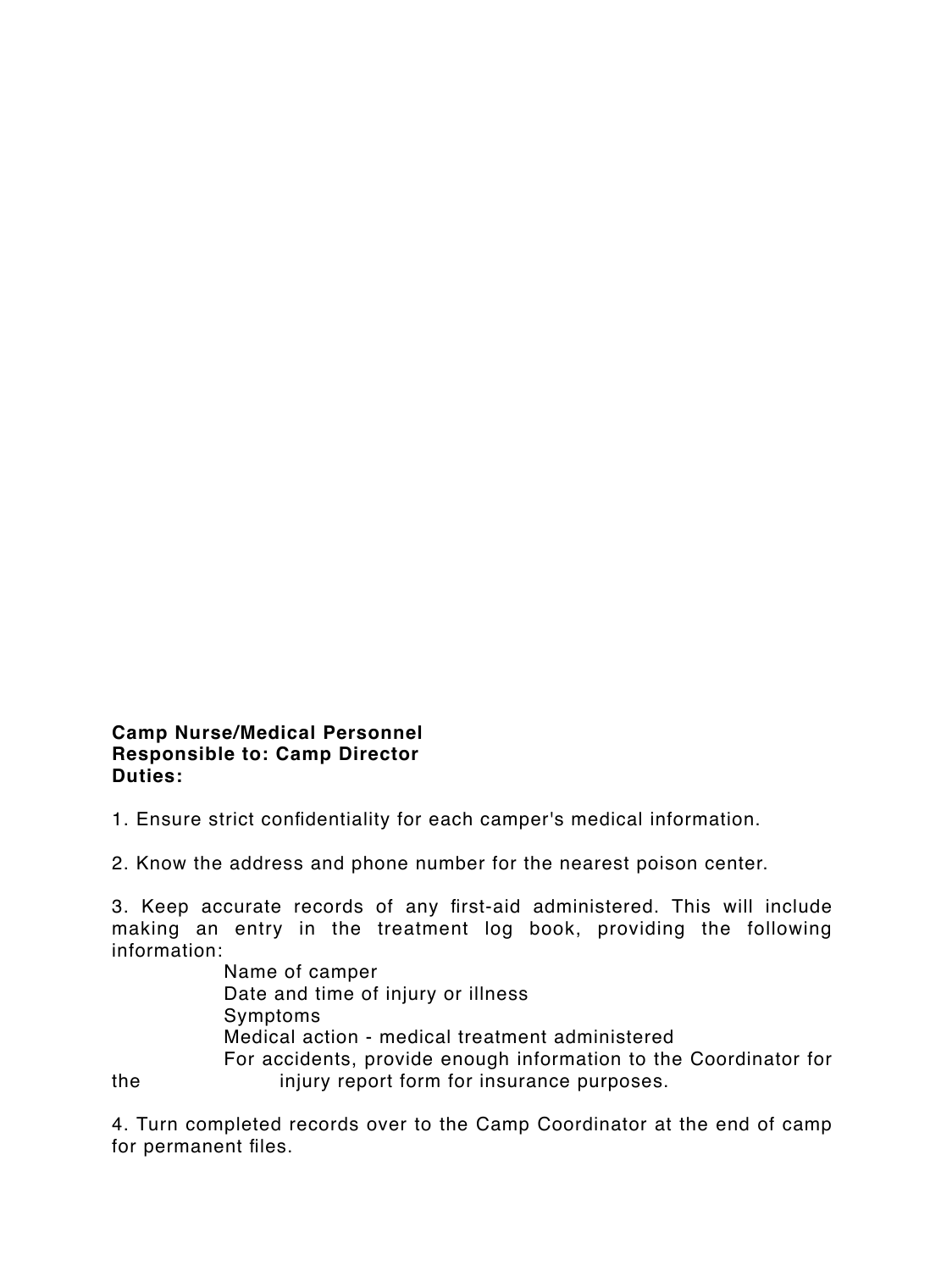5. Check campers' health forms on the first day of camp and inform Cabin Leader and Dean of any unusual circumstances that may require special attention.

6. Develop a well-planned pattern for handling emergencies such as, knowing the transportation to use, phone location and numbers, who to contact, etc.

7. If a Doctor is needed, send the camper's health form along for the Doctor's use.

8. Administer any medication that the camper is required to take at camp and document on MAR.

9. When not in the infirmary, leave a note stating where you may be found.

10. Must be licensed LPN or RN.

#### **Evangelist/Evening Speaker Responsible to: Camp Director Duties:**

1. Plan messages (sermons, stories, etc.) that compliment the camp theme. Make these plans far enough in advance, so as to allow the evening Program Director adequate time to prepare supporting programs and arrange props.

2. Throughout the camp session, find opportunities to interact with the campers. This helps build good rapport. You will have a better handle on to whom you are ministering and the campers will have more confidence in what you say. Let them get to know you, the person, as well as you, the Evangelist.

#### **Evening Program Director/Worship Leader Responsible to: Camp Director Duties:**

1. Plan diversified, spiritual services for each evening in conjunction with (or with the approval of) the Director.

2. Use campers in your programs as much as possible.

3. Be responsible for any props needed for special services.

4. Solicit assistance from other staff as you feel necessary, being careful not to keep them away from their campers unnecessarily.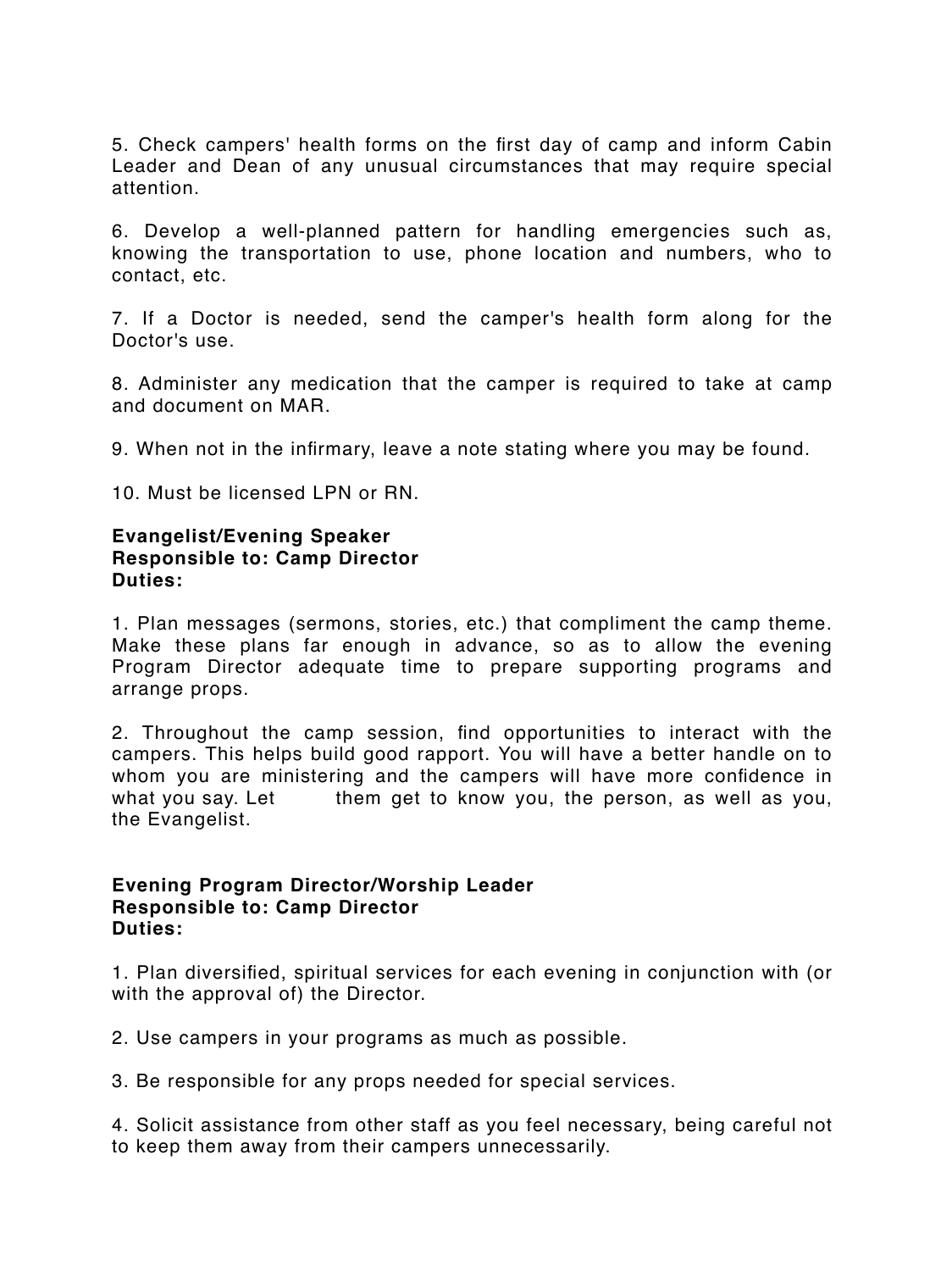5. Conduct music club (when requested by Director). Maintain proper discipline in class that is fair and firm.

6. Teach new songs as well as keeping some of the old. Use songs suitable for the age level of campers.

#### **Camp Teacher Responsible to: Camp Director Duties:**

1. Pray, plan and prepare carefully and thoroughly to teach each lesson. Teach with authority.

2. Be interested in the needs of the campers.

3. Maintain proper discipline that is firm, fair, and administered in love. Do not show partiality. Report any problems to one of the Deans.

4. Make the lessons real and within the understanding of the campers.

5. Keep the lessons interesting through the use of examples, class involvement, visual support and variety.

6. Be more interested in leading the camper to discover the meaning of the lesson rather than just covering the material.

7. Set a good example -know Christ and live a real Christian life under all circumstances.

8. Try to motivate the campers to practice the lessons in their future, daily life back home and not just during the short time at camp.

#### **Recreation and Fun Time Directors Responsible to: Camp Director Duties:**

1. Plan a well-rounded, supervised program for recreation.

2. Be in charge of all recreational equipment, putting up and taking down of same. There should be no equipment left lying around the grounds after recreation is over each day.

3. Keep the courts properly marked off for various sports (liner is available).

4. Keep less-active campers in mind. Plan and organize group participation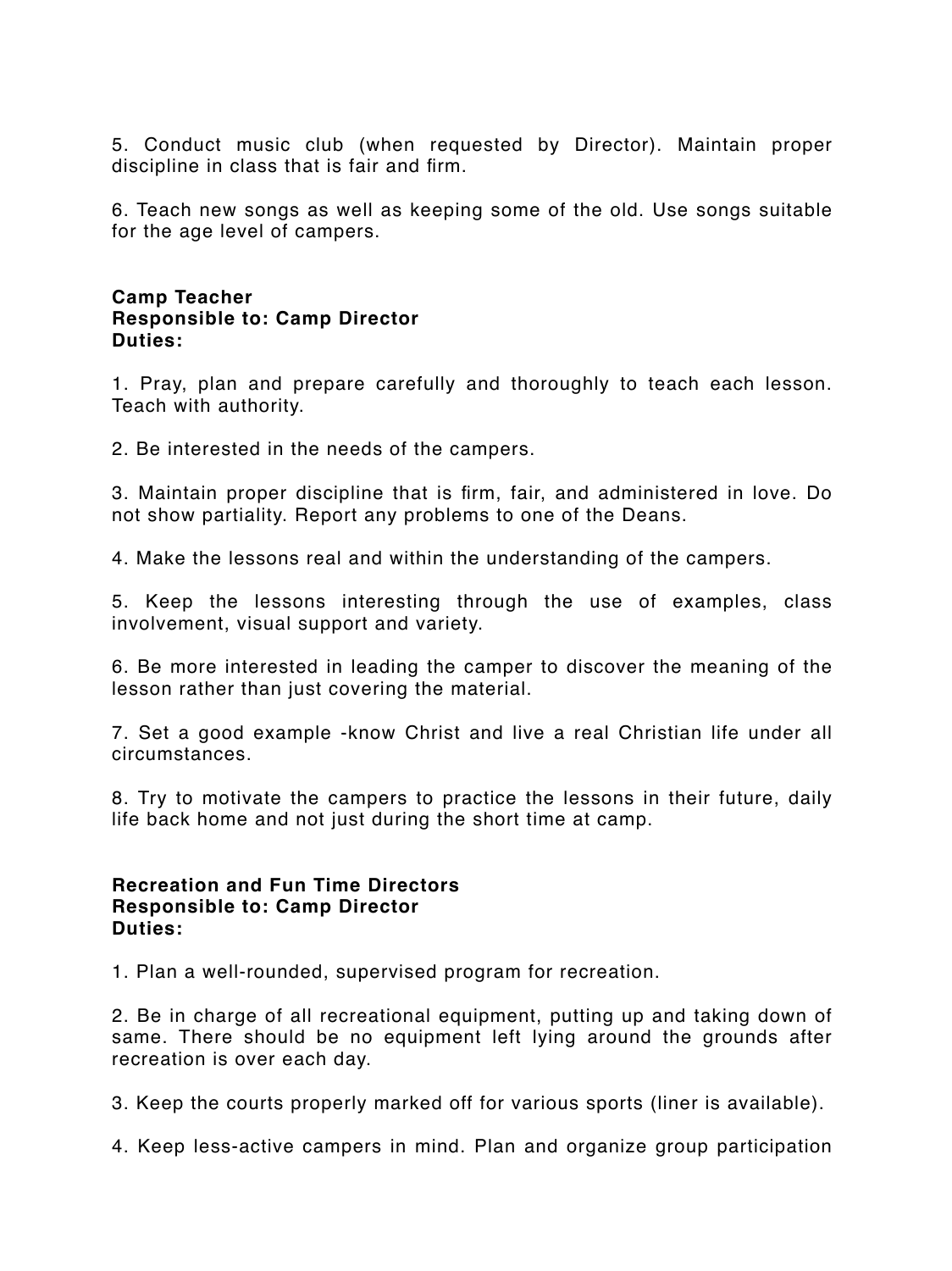activities for them. Also, there are some good indoor games.

5. Organize for a tournament day if desired by the Director.

6. Set up some sort of check-out system for the equipment as needed.

7.Be in charge of packing up all recreational equipment at the end of camp and preparing a list of supplies needed for replenishment.

8.Plan for special day activities as instructed by the Director.

9.Plan a full time period and be prepared for rainy days.

10. Screen volunteer material before it is used to be sure it is in good taste.

11. Use fun time songs along with skits. Use campers as much as possible.

12. Do not use any stunts that might injure a person (refer to the camp policy regarding hazing).

13.Pre-approve any equipment, props, etc. prior to camp. Kitchen/Shop areas will be off limits for impromptu equipment etc. Come prepared!

#### **Camp Workers/Helpers Responsible to: Deans Duties**

1.Must be selected by the Camp Director.

2. Assist in the various cleanup duties in and around the camp facilities (garbage pickup, floor maintenance, etc.).

3. Should stick to the schedule and comply with "lights out", etc.

4.Must attend Workers Course during Collegiate Camp if under the age of 19.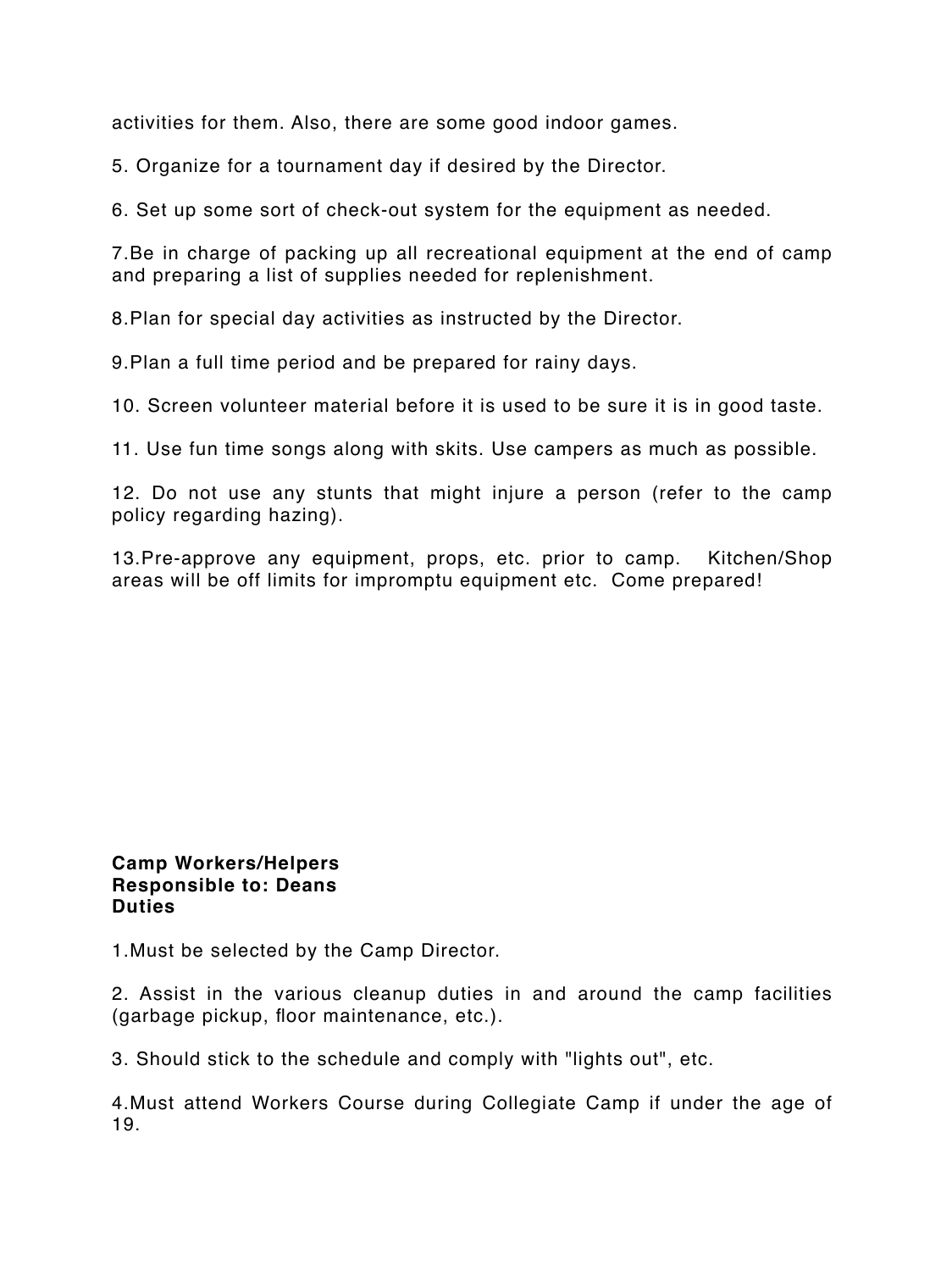#### **Snack Bar Coordinator (must be responsible adult) Responsible to: Camp Director/Snack Bar Manager Duties:**

- 1. Responsible for keeping proper supplies in candy, chips, drinks, etc.
- 2. Keep snack area clean and sanitary.
- 3. Keep canisters in working order.

4. Open snack bar at scheduled times only. Always keep locked at other times.

5. Ensure that only authorized helpers are allowed inside the snack bar.

6. May enlist help from other staff at peak periods with permission from the Director.

7. Assist in other areas as directed.

#### **Cabin Leaders Responsible to: Camp Deans Duties**

1. Be at the camp site by the time specified by your Director so you will have time to get your things settled in your room and be ready for a staff meeting and training as scheduled.

2. You will need to bring alarm clock, flashlight, Bible, etc. Plan ahead to the days of camp and take with you those things that may prove helpful, using wisdom of course.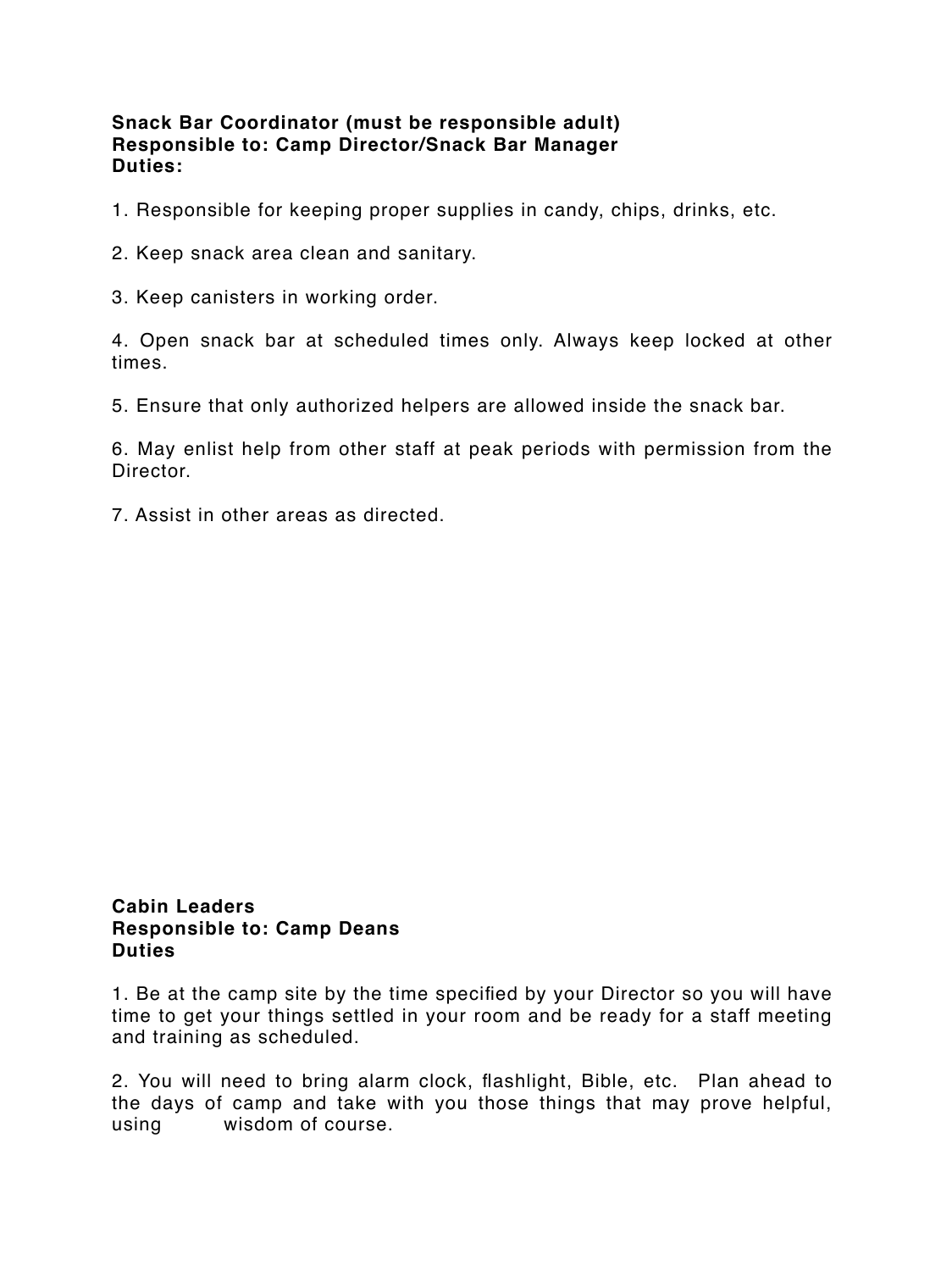3. Be ready with some sort of fun time songs, skits, monologues, games or some funny entertormances for your group in the event of rain.

4. Keep an eye on your group during the evening services and help keep them quiet. Keep and eye on them but try not to be obvious.

5. Spread out during the services to help maintain order.

6. Cabin devotion is a special time for you and your group. Use this time profitably for the spiritual uplift of your campers.

7. Spend some time in prayer and private devotion before and during camp. Pray for the camping program, campers, staff, yourself as a leader, your campers and their families and for the overall operation of the camp.

8. Bedtime devotions should be conducted. Hopefully, this will help quiet your campers, preparing them for the night and leaving them on a good note.

9. You are responsible for daily cabin cleanup. You may need to teach some of your campers. Encourage them to strive for the daily cleanliness.

10. When your cabin is assigned a special cleanup detail, you are responsible to see that it gets done.

11. Never treat an injury or give medication (including aspirin). This should be left to the Camp Nurse or medical personnel.

12. Keep a record of any spiritual experiences that your campers receive.

13. Go immediately to your cabin when the signal is made at night and see that your campers do the same. It is your responsibility to maintain reasonable quietness after "lights out" call.

14. Obey the rules of the camp and see that your cabin group complies as well. Never complain about rules, meals or anything else around your campers.

15. Take full advantage of the alter services to help bring our youth to Christ. Encourage your campers who have the Holy Ghost to be altar workers and set the example for them. Be ready to explain the "how to's" of salvation.

16. Attend daily staff meetings as directed.

17. On the last day of camp, faithfully carry out duties assigned to your cabin, and leave your cabin spotless for the next camp. The campers must check out with you and you must check out with the Dean before leaving.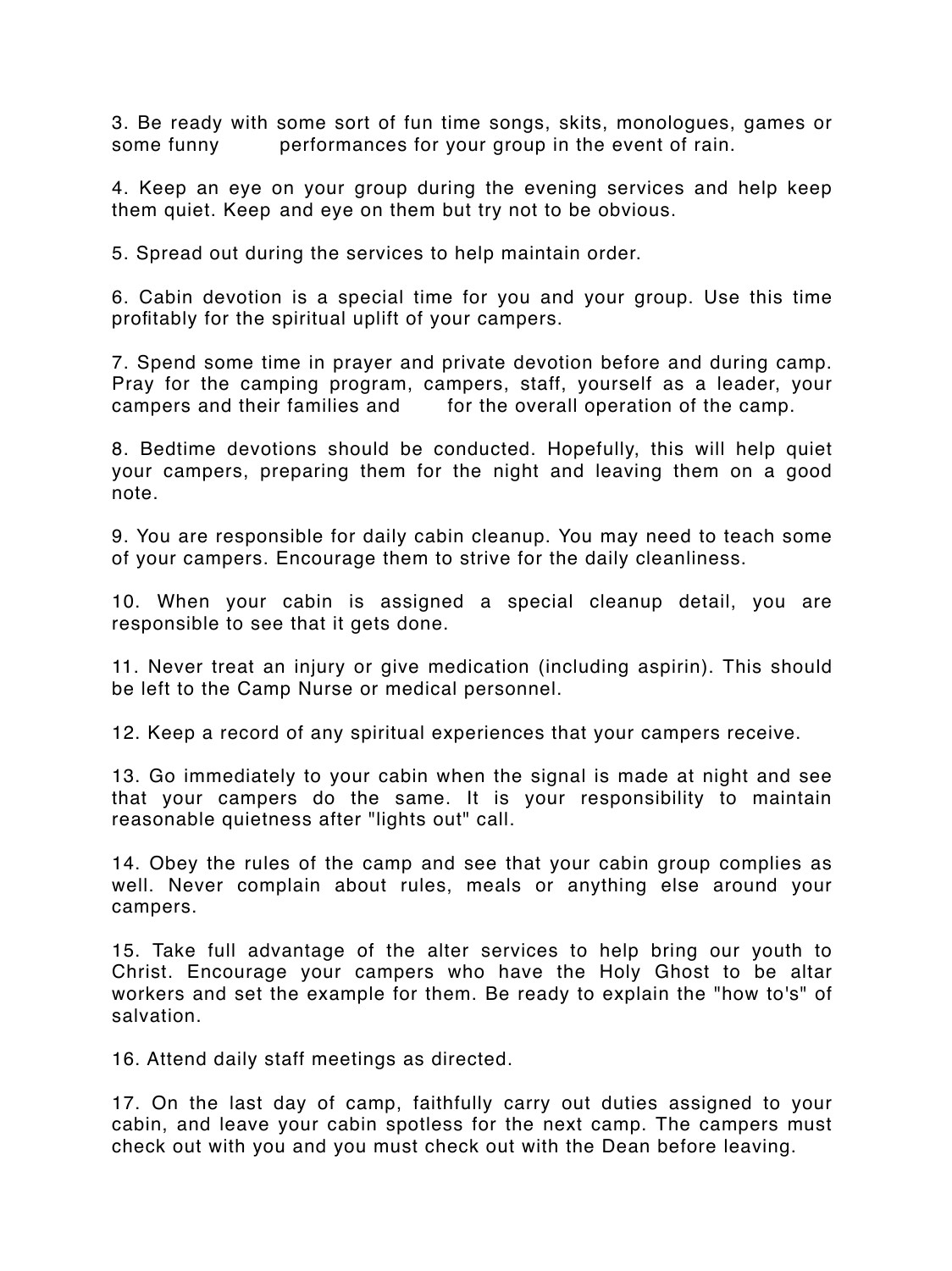18. Any articles of clothing, etc. left behind should be taken to the staff house.

#### **Life Guard Responsible to: Camp Director Duties**

- 1. Organize and supervise pool activities.
- 2. Operate and enforce the rules for pool safety.
- 3. Care for the pool equipment. Store at the conclusion of camp.
- 4. Test and identify "deep water" swimmers by wristbands.
- 5. Keep pool area clean.
- 6. Know how to contact the Camp Nurse in case of an emergency.

7. Enlist the help of other staff personnel as needed to monitor large groups of swimmers.

#### **Social Media / Photographer Responsible to: Coordinator /Camp Director Duties**

1. Plan daily post with a recap of the day's events or an agenda of what will happen during the day.

- 2. Be mindful to include all aspects of the day.
- 3. Post a variety of pictures.
- 4. Make sure all pictures are appropriate and nothing can be misconstrued.

5. No pictures should be posted during swim time (day or night), from inside the cabin, or during alter/prayer time.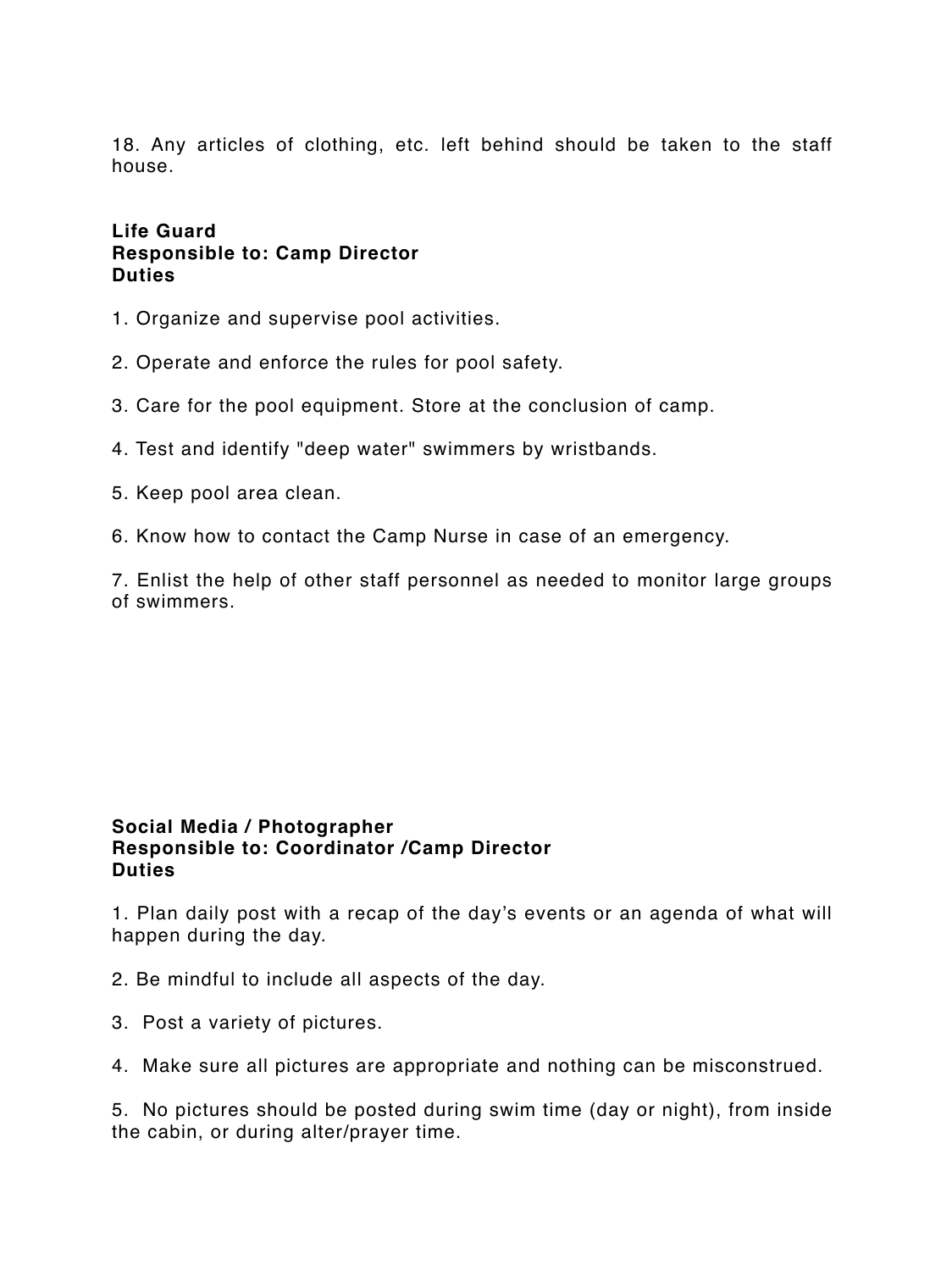6. All pictures/ video must be approved by the director or coordinator.

## *Staff Training*

**Purpose:** This training plan is to help assure that all camp staff will be familiar with the policies and procedures outlined by camp management and to assure that each camp is operated in a fair, consistent, ethical and efficient manner.

**Scope:** This procedure is applicable to all camp management, Directors and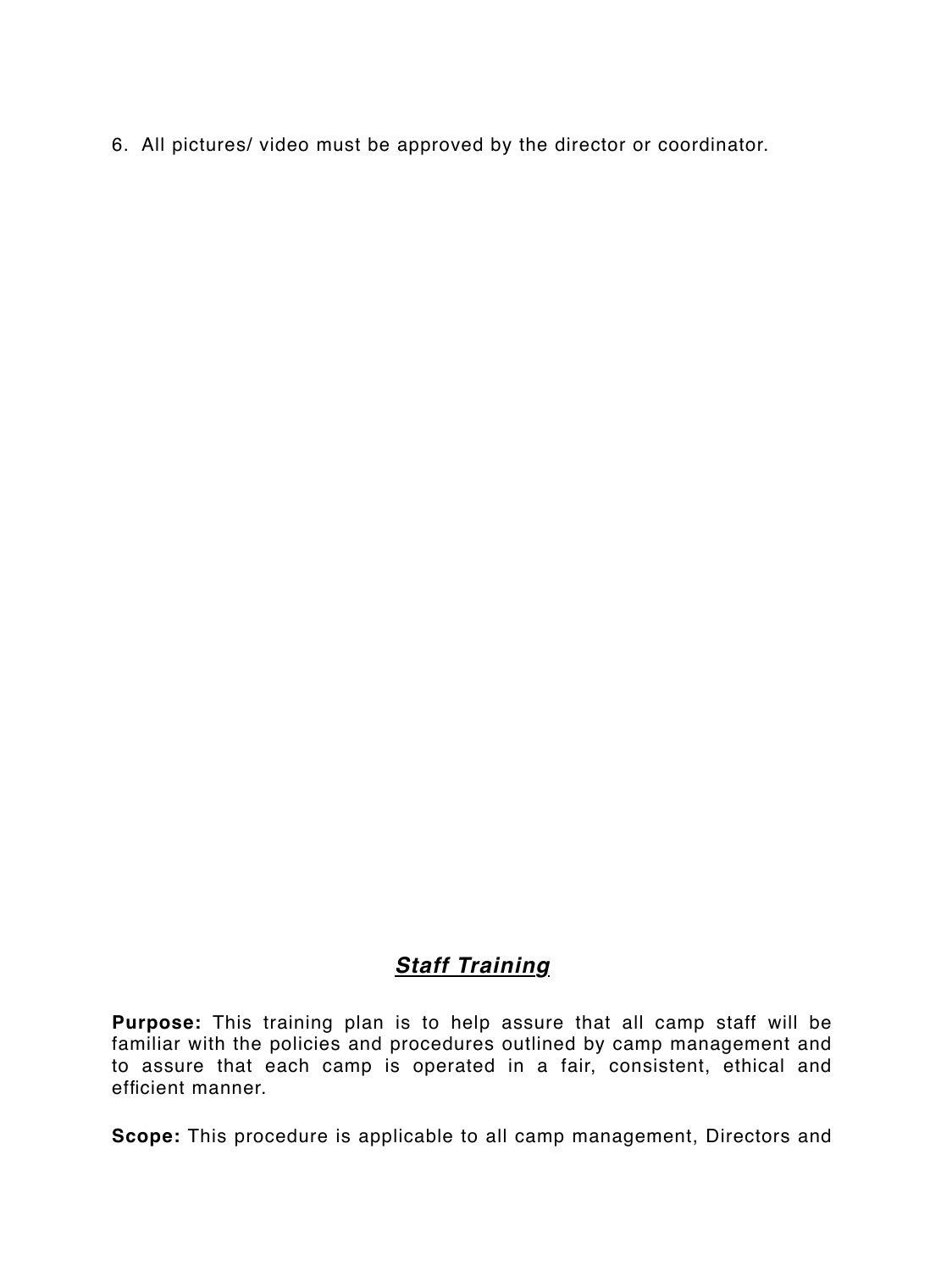staff.

#### **Details:**

1. As a staff member, please remember your loyalty and responsibilities to the Director.

2. Never complain about anything to anyone other than to the Director or Dean.

3. Be an example to campers by obeying the rules governing the camp, both written and unwritten. When you are advised to restrict campers in a certain area of discipline, you must also restrict yourself if your instructions to them are to be followed.

4. Remember the chain of responsibility. As you do this, you will also inspire among the campers respect for authority and for you.

5. It is best for disciplinary purposes if staff members spread out evenly during evening services. We worship with the campers and not watch them worship.

6. Be careful how your conversation goes. Always be positive at camp to help others.

7. Single and married staffers should be careful of their conduct. Staff personnel should always be at camp for the sole purpose of ministering to campers.

8. Get involved and encourage all campers to be involved in the daily scheduled events. This includes praying at the altar with campers.

9. Read the daily schedule and always be on time.

10. All staff personnel should be in their designated sleeping quarters at "lights out".

11. UNITY is a must among our staff. Let us all work together and support one another in prayer.

12. Camp management stands firmly against harassment in any form. Any harassment or perceived harassment must be reported to the Director immediately. Each case will be thoroughly investigated and dealt with in the appropriate manner.

Curfew for staff implemented.

There are additional procedures from the camp manual that will be covered in the staff training sessions.

Any staff member in non-compliance of this training is subject to dismissal.

# *Guidelines Regarding Child Abuse*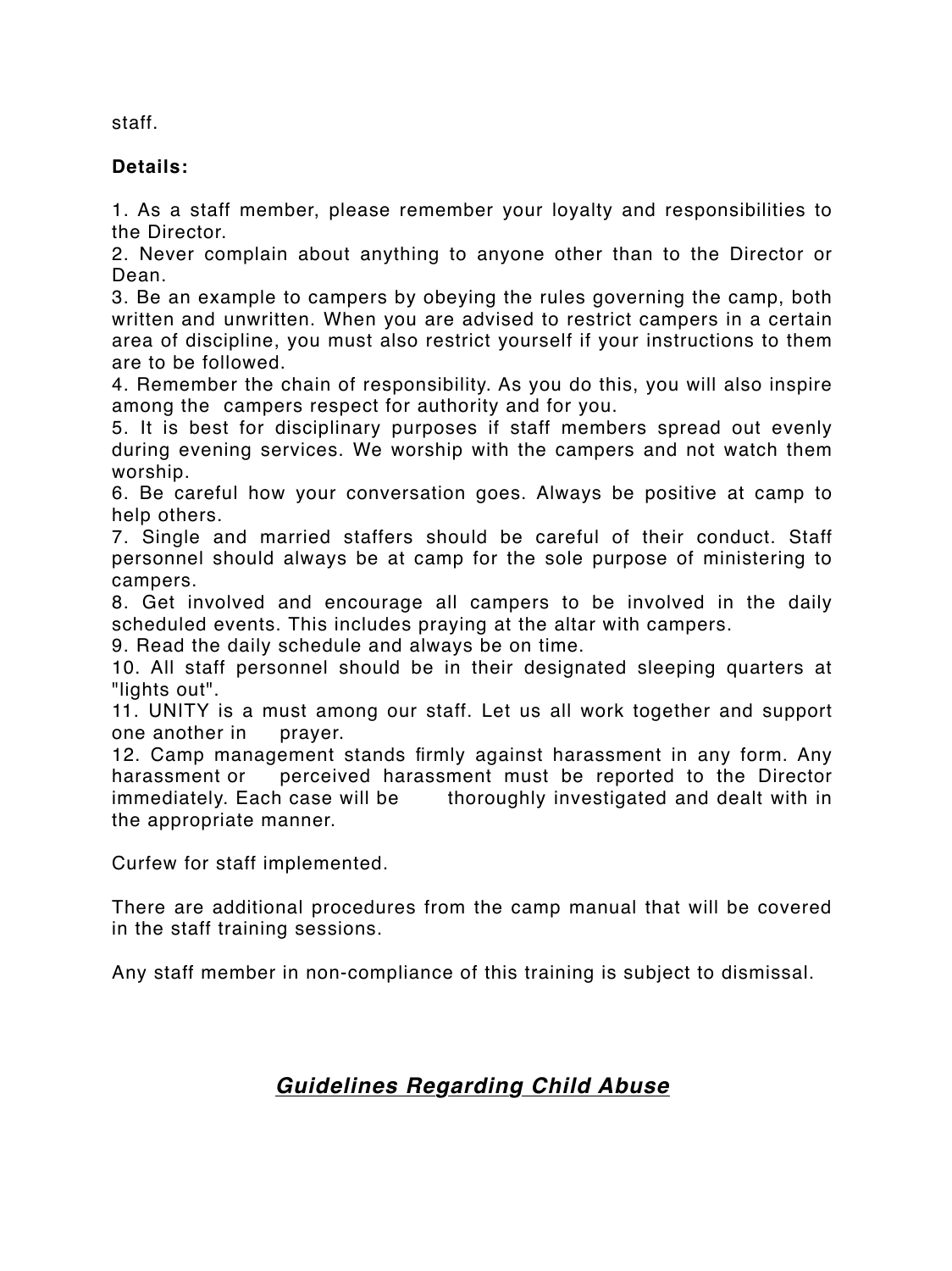**Purpose:** These guidelines are given to assist the Cabin Leaders in helping detect and report child abuse. The general information is given by the National Center for Missing and Exploited Children

**Scope:** These guidelines are applicable to all camp management and staff

#### **Detail:**

While summer camp is an experience enjoyed by millions of children every year, it is also a time in which caretaking responsibilities may be transferred from the family to others. Children placed in your care may come from unknown backgrounds and may have experiences unknown to you. Some may bring problems that you do not have the experience or training to address properly. You are in a position to be a source of strength and help to children placed in your care.

**Reporting Child Abuse or Sexual Exploitation:** Child abuse is a term that encompasses mental, physical and sexual victimization of children. It is important to know that in every state there are agencies that are required to examine reports of suspected abuse and to use their expertise in handling the cases. If you suspect that a child assigned to you is a victim of child abuse, you should report this to the Director or Camp Nurse. They will discuss the suspicions with you and possibly talk to the child. It may be necessary for them to report this to the child protective services agency.

**Detecting Sexual Exploitation:** There are behavioral signs that may indicate victimization. This is especially true of children who have been sexually molested. You should be alert to the following signs of sexual abuse:

- ♣ Changes in behavior, extreme mood swings, withdrawal, fearfulness and excessive crying.
- ♣ Nightmares, fear of going to bed, or other sleep disturbances, such as bed-wetting.
- ♣ Acting out inappropriate sexual activity or showing unusual interest in sexual matters.
- ♣ A sudden acting out of feelings or aggressive or rebellious behavior.

#### **Guidelines Regarding Child Abuse**

♣ Regression to infantile behavior.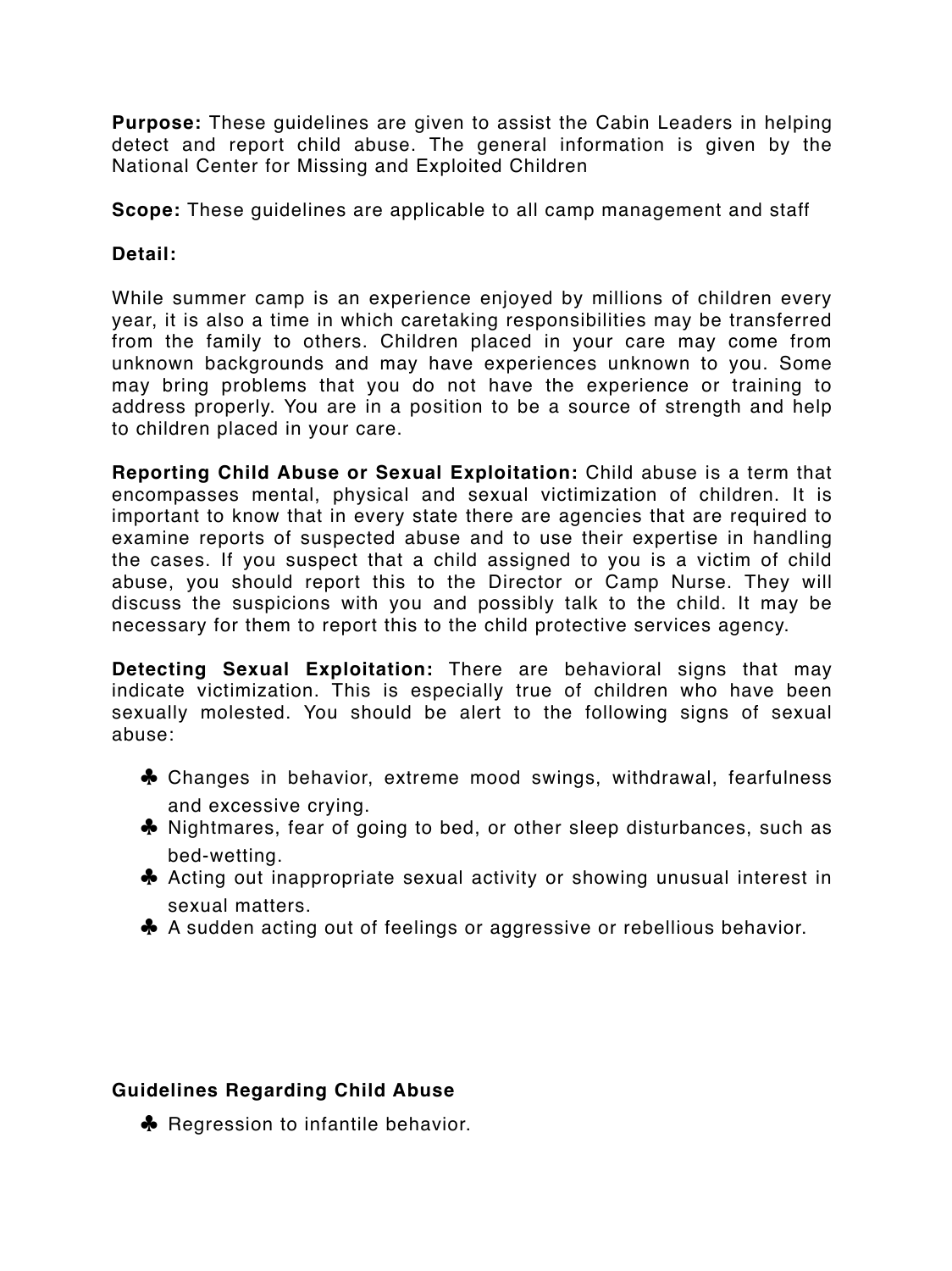- ♣ A fear of certain places, people or activities, especially being alone with certain people. Children should not be forced to give affection to an adult or teenager if they do not want to. A desire to avoid this may indicate a problem or may indicate that parents have cautioned the child against such behavior.
- ♣ Pain, itching, bleeding, fluid or rawness in the private areas.

A child coming to summer camp is entering a strange environment and may experience homesickness or anxieties that can lead to behaviors similar to the signs of sexual molestation. Do not simply discount the behavior as homesickness. Bring it to the attention of the Director or Nurse. You are in a position to be of comfort and aid to the campers placed in your care. Even if the child's behavior is a result of homesickness, his or her camp experience will be much more enjoyable if the cause of the distress is addressed.

#### **What To Do:**

Follow the guidelines below if a child indicates that he or she may have been the victim of abuse or exploitation.

- ♣ DON'T panic or overreact to the information disclosed by the child
- ♣ DON'T criticize the child or claim that the child misunderstood what happened.
- ♣ DO respect the child's privacy. Take the child to a place where you cannot be overheard by the other campers. It is important that you discuss the child's situation only with the Director or Nurse. Your campers should not become the subject of camp gossip.
- ♣ DO encourage the camper to tell the Director or Nurse. Make sure that the child feels that he or she is not to blame for what happened.

**Precautions Against Accusations of Sexual Abuse or Exploitation:** Child abuse is a serious criminal offense. As a Cabin Leader, you may be placed in sensitive situations, making you vulnerable to charges of child molestation. If you take these simple precautions, you need not be afraid of groundless accusations.

- ♣ Have other staff members present when supervising showers, changing into swimsuits or other circumstances in which the child may be dressing or undressing.
- ♣ Respect the privacy of the child. Do not become intrusive or curious more than is necessary to monitor the health and safety of the child.
- ♣ The child has the right to reject displays of affection if he or she feels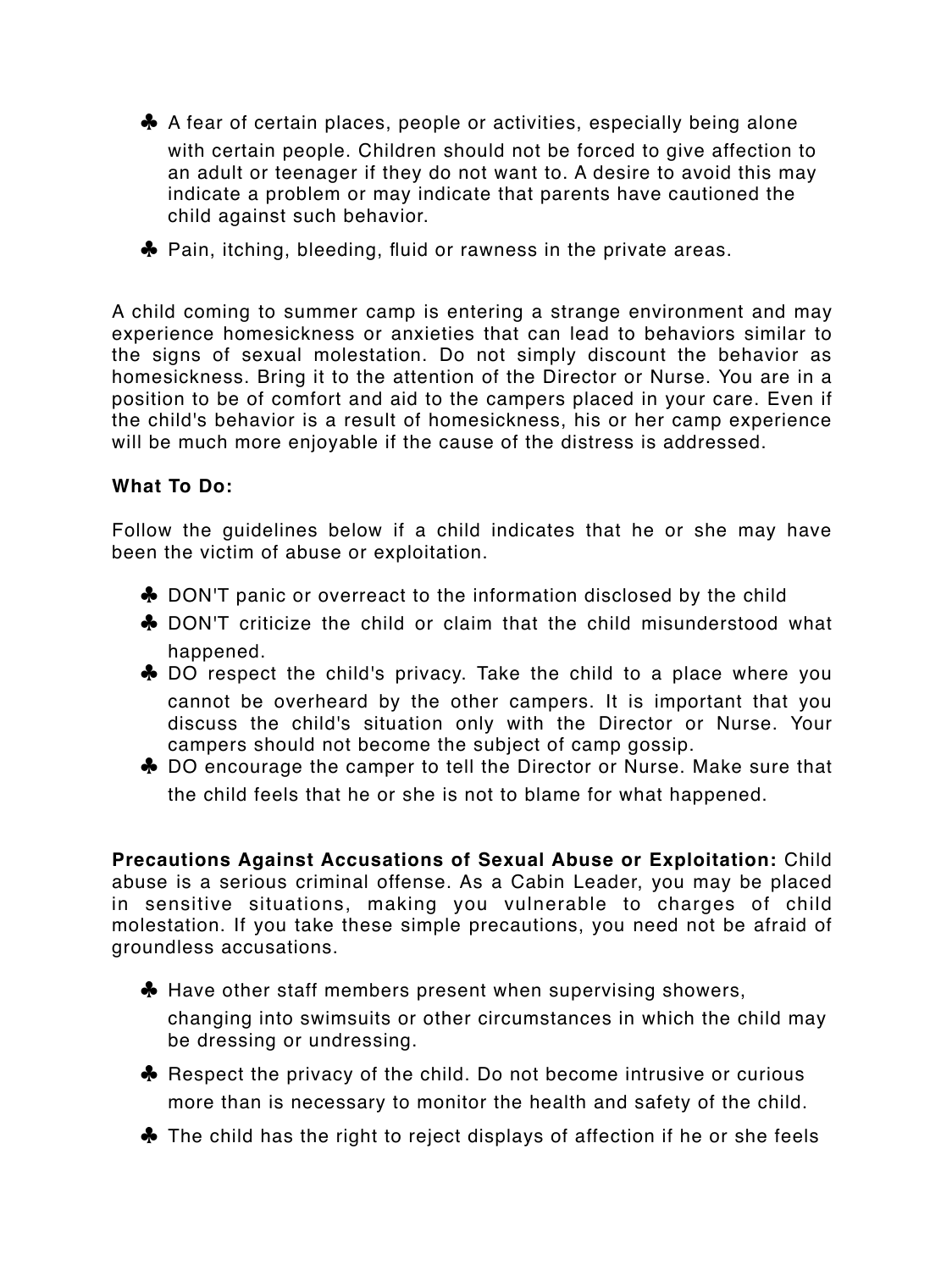uncomfortable about them.



♣ Protect your own privacy. You should use common sense in discussing sensitive subjects with your campers and you should not go into details of your private life.

Sexual exploitation should not be confused with physical contacts that are true expressions of affection. A warm and healthy relationship can exist between the camper and camp staff if staff members respect the child and place reasonable limits on their physical interaction.

**Guidelines for Directors:** One of the hardest things for us to accept and understand is the fact that there are people who do sexually molest or abuse children. Sexual victimization is a very serious problem. Given the number of children who attend camps each year, we can no longer deny the existence of this abuse, nor can we deny our responsibility to report suspected abuse to the child protective services.

The laws in many states require that any professional who is responsible for the care and supervision of children must report cases of suspected child abuse to the proper authorities. Civil or criminal penalties may apply for failure to report.

There are several situations that you may encounter involving suspected child sexual abuse at camp including the following:

- ♣ A camper who indicates that he or she was sexually abused prior to coming to camp.
- ♣ A camper who claims that he or she was sexually molested while at camp
- ♣ A minor camp staff member who may have been sexually abused at home or at camp.

Any of these situations would demand your immediate attention and action always include the Coordinator. In cases of previous sexual abuse, you must report this suspected abuse, even if it may have occurred in another state. The child protective services in your state can arrange for their counterparts in the other state to investigate. In the child claims someone other than a parent or stepparent was the molester, you may want to notify the parent yourself.

# *Registration Procedure for Summer Camps*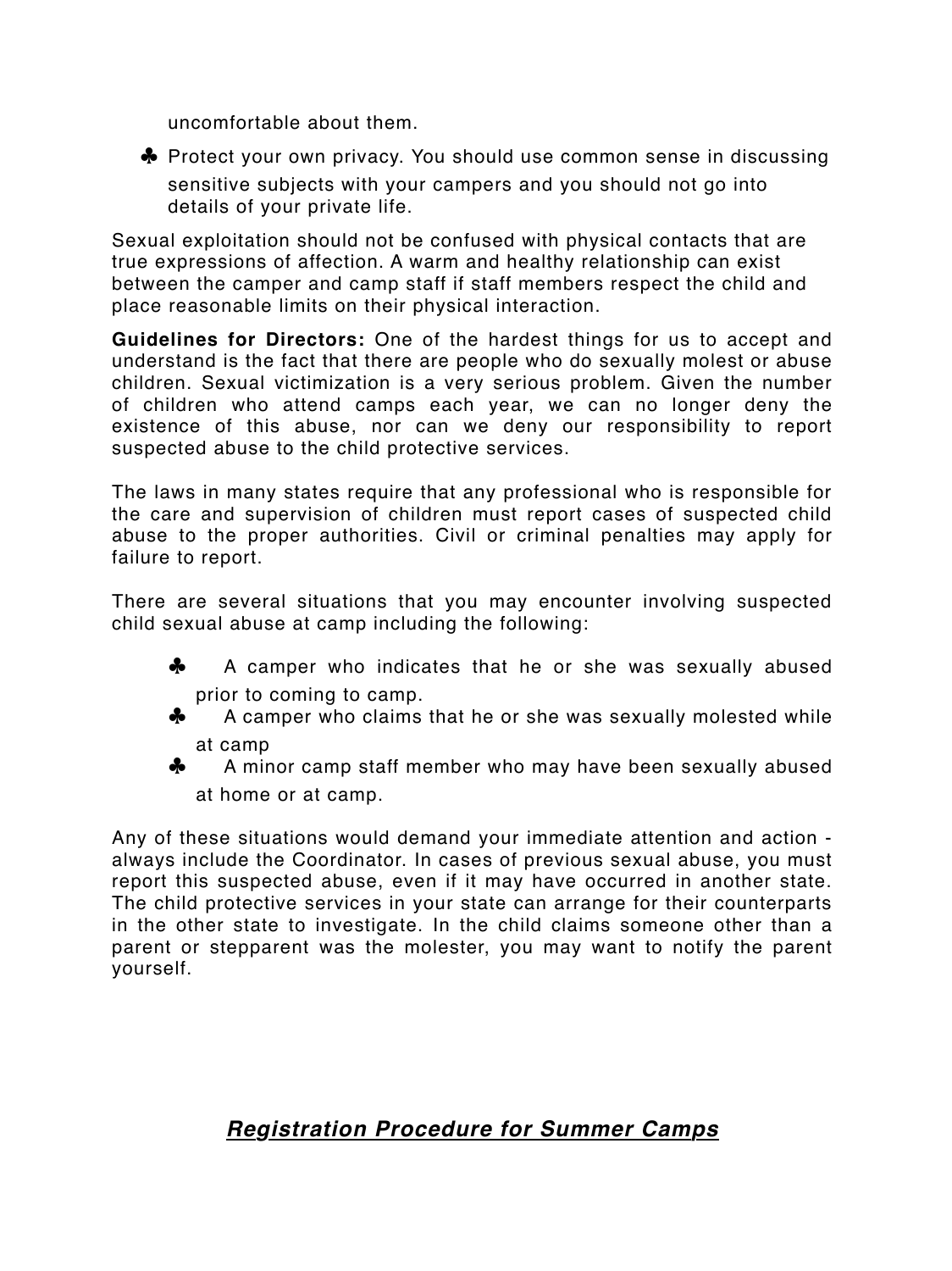**Purpose:** The purpose of this document is to facilitate the registration process and help ensure an effective and consistent system.

**Scope:** This procedure is applicable to all registrations for Summer Camps at this facility.

#### **Procedure:**

1. Normal registration will be held in the gym of the Multi-purpose Building where various stations will be set up for each step in the process.

2. The camper should go to each station (in order) prior to going to their cabin.

3. At each station, the assigned staff member will initial their respective section on the registration sheet indicating that the camper has completed that step in the registration process.

4. The camper will give the registration sheet to their cabin leader who will then turn in to the camp secretary.

Note: No camper will be allowed to sign up for a cabin or unpack in a cabin until all stations on their registration sheet have been signed by the appropriate Staff member.

Please go to each of the stations listed below and in the order in which they are listed: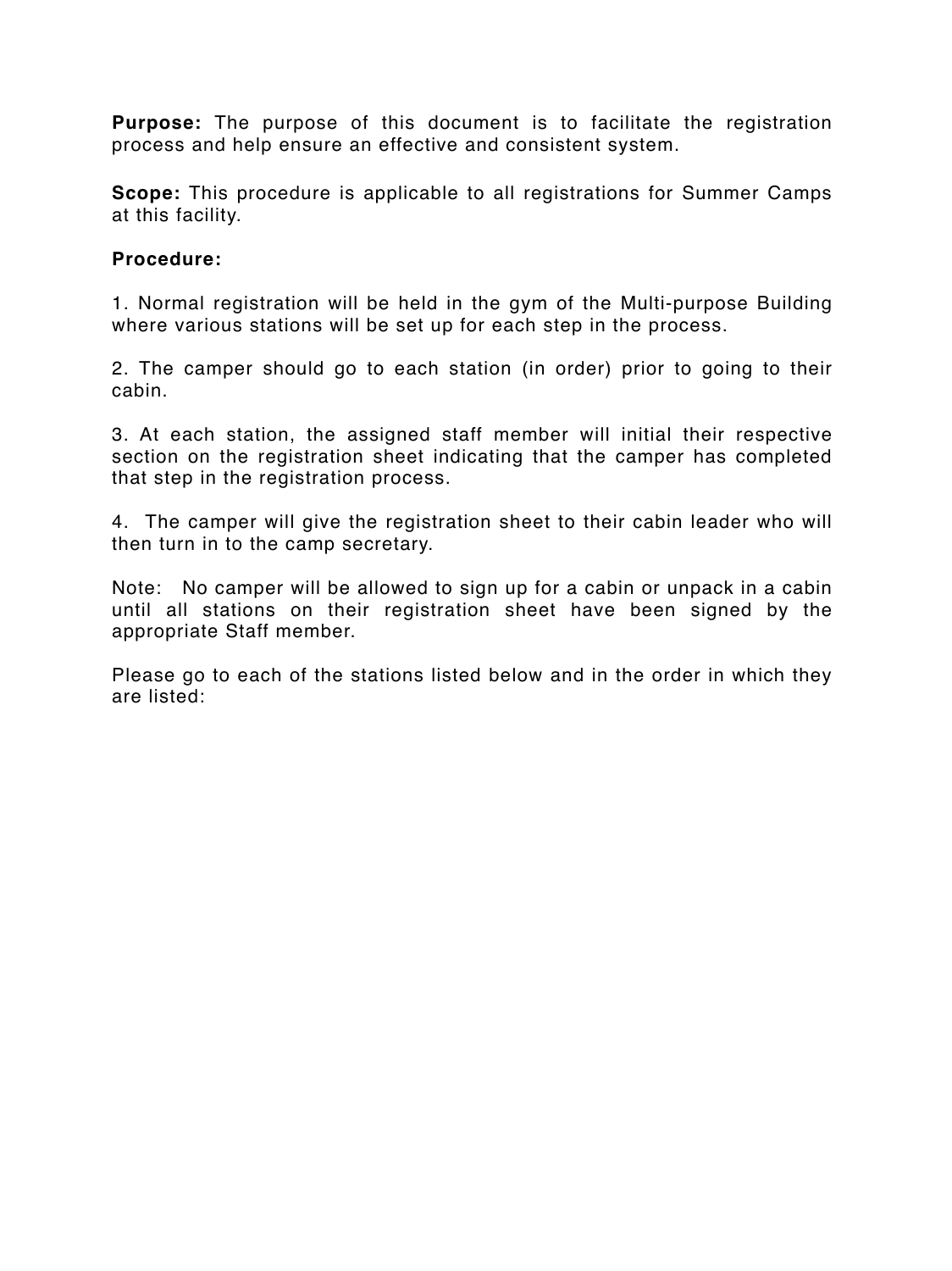# *Visitor Policy*

**Purpose:** The purpose of this document is to outline the policy concerning visitors during summer camps and retreats

**Scope:** This policy is applicable to all summer camps and retreats held at Camp Boothe, Inc.

**Policy:**

1. Generally, having visitors while camps and retreats are in session is prohibited. The main focus should always be upon the campers.

2. If Pastors and/or Overseers visit during the evening sessions, they are welcome to have dinner with the campers and staff. Thursday night is Pastor/Spouse night and they must notify Camp Directors of their attendance for the meal and/or service.

3. Any exceptions to this policy should be reviewed in advance with the Camp Director.

4. Any visitor that attends any portion of the camp, conference, and/or retreat must sign in and out on the visitors log in the staff house.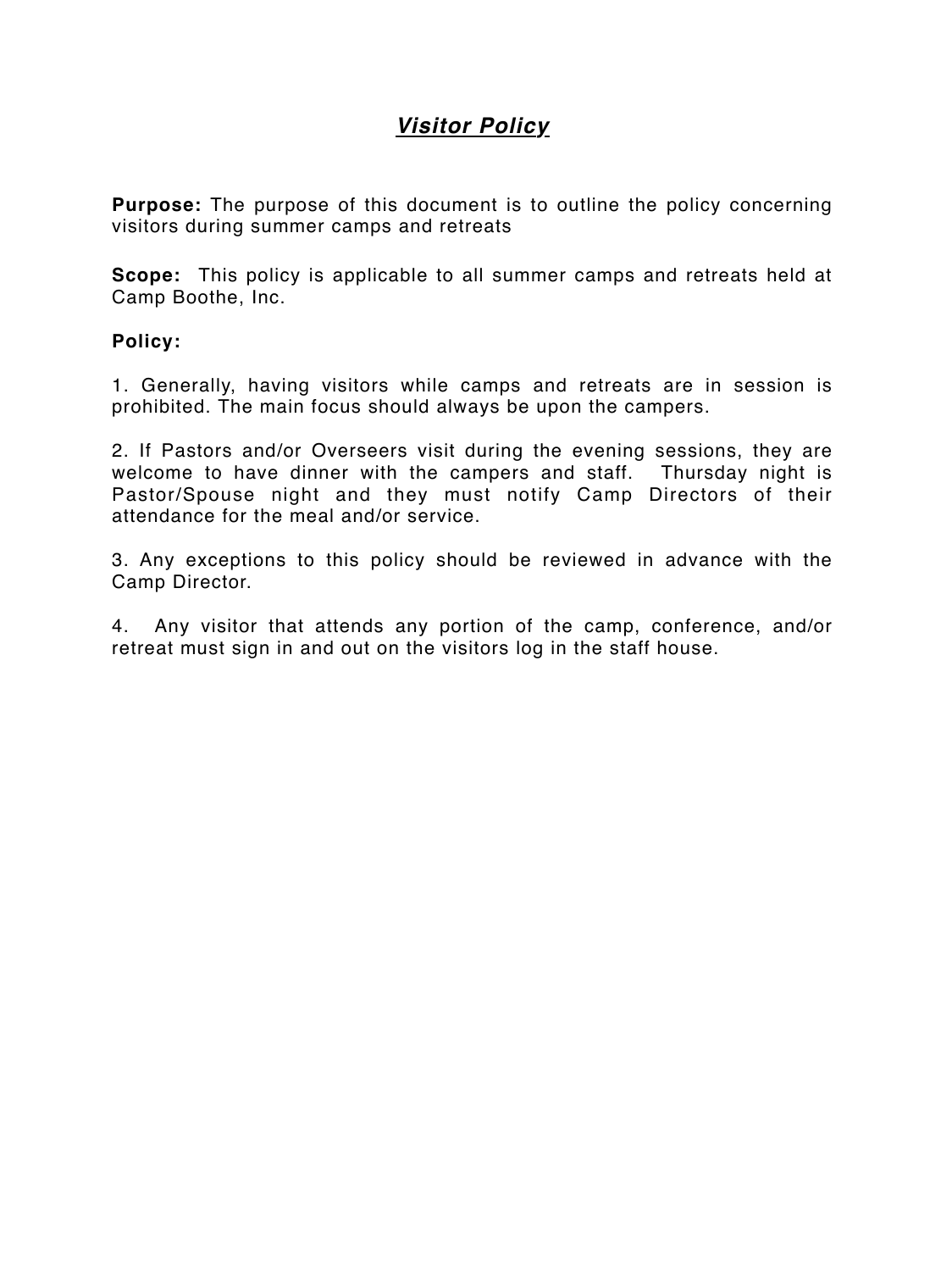#### **Budget**

**Purpose:** To Prayerfully and thoughtfully execute, through budgetary stewardship and with the leading and guidance of the Lord, the finances which He has so graciously provided and will continually provide during the camping season.

**Scope:** To plan the budget for the appointed camp ministry.

#### **Detail:**

- 1. Each director is to pre-plan a financed set of priorities in support of the appointed camp ministries.
- 2. Each camp will receive an allotted amount for expenses that accumulate during the duration of the specific camp.
	- a. Collegiate \$1,500.00
	- b. Senior \$1,500.00
	- c. Discovery \$1,500.00
	- d. Pee Wee \$1,000.00
- 3. All expenditures are to be submitted with the properly signed receipts to the coordinator for reimbursement.
- 4. Each account is managed by an appointed steward (director) who is authorized to expend and be responsible for the account.
- 5. Free-will offerings and other fund raiser activities are the responsibility of the steward.
- 6. All receipts/ invoices are requested to be signed and submitted to the director.
- 7. A camp budget support from is requested for submission which list each expected or proposed expenditure and projected cost.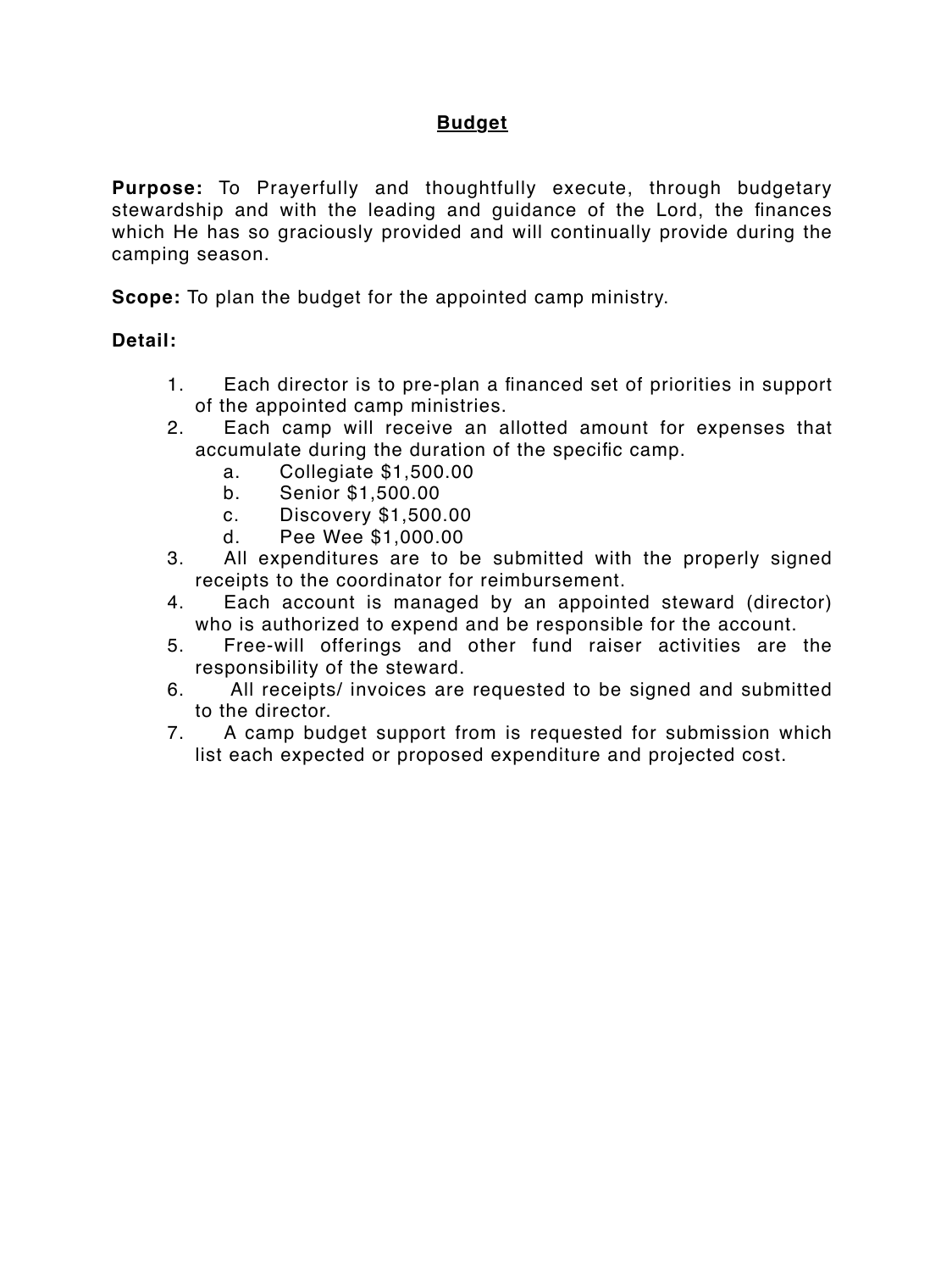# Directors' Proposed Budget Camping Season 2018

Camp \_\_\_\_\_\_\_\_\_\_\_\_\_\_\_\_\_\_\_\_\_\_\_\_\_\_\_\_\_\_\_\_\_ Steward

\_\_\_\_\_\_\_\_\_\_\_\_\_\_\_\_\_\_\_\_\_\_\_

\_\_\_\_\_\_\_\_

| <b>Planned Activities</b> | Amount |
|---------------------------|--------|
|                           |        |
|                           |        |
|                           |        |
|                           |        |
|                           |        |
|                           |        |
|                           |        |
|                           |        |
|                           |        |
|                           |        |
|                           |        |
|                           |        |
|                           |        |
|                           |        |
|                           |        |
| <b>TOTAL</b>              |        |
|                           |        |

NOTE: This proposed budget is intended as a stewardship cash flow management guide. It will not be all encompassing because there will be needs that are unknown. The budges should not exceed the allotted amount agreed by the camp board. The intent is to judiciously use the Lord's financial blessings to our camping program to meet the relational and spiritual needs of our campers and staff. Please be as detailed as possible. In order to effectively manage the budget, it will be necessary for the steward to approve all expenditures under his/her responsibility and submit them to the coordinator for reimbursement. May the Lord richly bless you and your efforts for Christ and the Kingdom.

Steward Signature \_\_\_\_\_\_\_\_\_\_\_\_\_\_\_\_\_\_\_\_\_\_\_\_\_\_\_\_\_\_\_\_\_\_\_\_\_\_\_\_ Date

NOTE: If more space is required attach additional pages and/or support